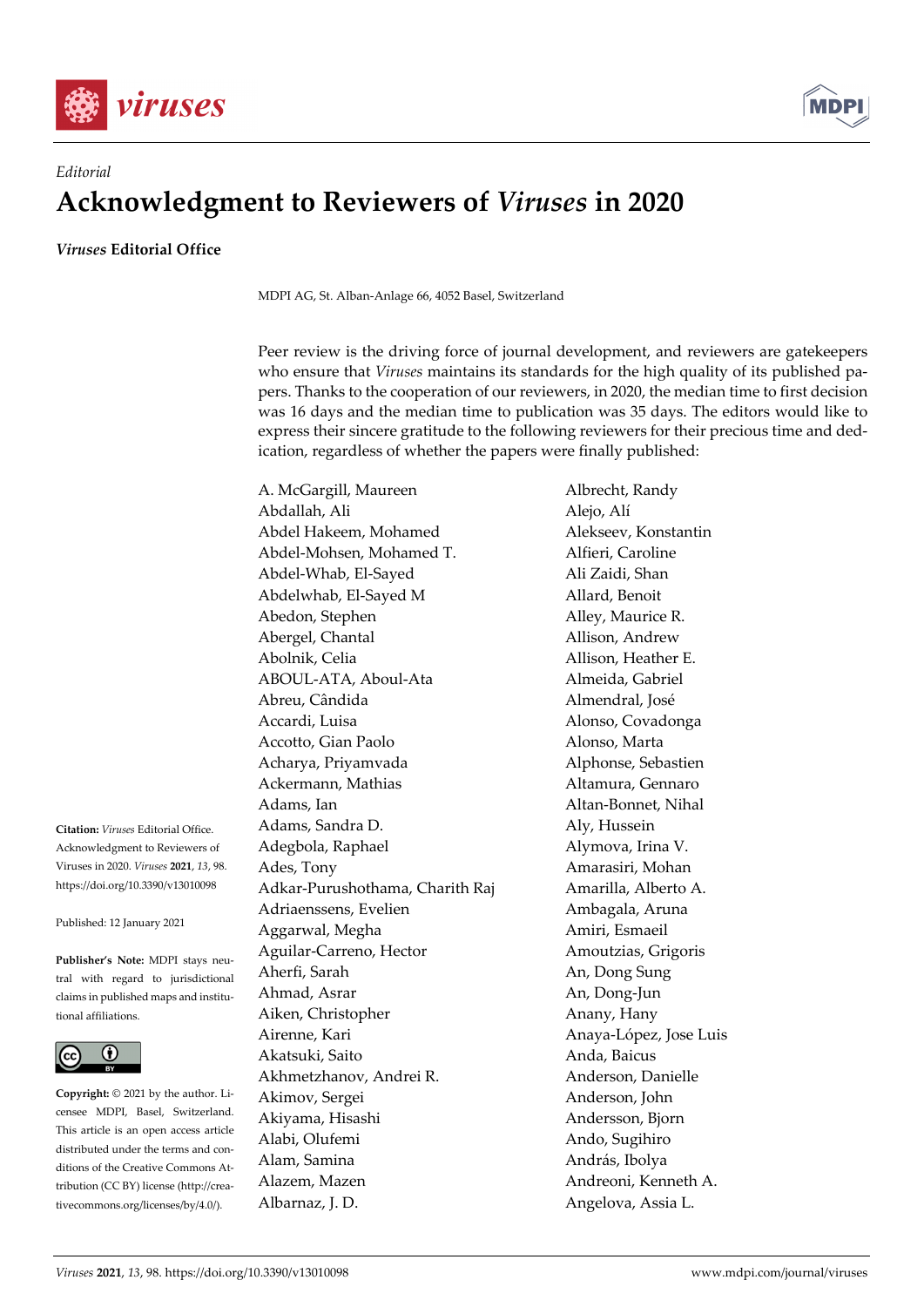Anis, Eman Bagchi, Parikshit Ansaldi, Mireille **Bagiu**, Iulia-Cristina Anticoli, Simona Baigent, Sue Anton, Halina Bailey, Adam Lee Antonyuk, Svetlana Bailey, Dalan Antson, Fred Bailly, Benjamin Antunes, Francisco José Nunes Bailly, Jean Luc Aparicio, Frederic Balachandran, Siddharth Apolonia, Luis Balaraman, Velmurugan Aquaro, Stefano **Balasch, Monica** Arakelyan, Anush Balestrieri, Emanuela Aralaguppe, Shambhu G. Bálint, Ádám Aranda, Miguel A. **Balkema-Buschmann**, Anne Aranday-Cortes, Elihu Balla, Keir M. Araniciu, Cătălin Ballegeer, Marlies Arbuthnot, Patrick Bamford, Connor Arduino, Roberto C. Banadyga, Logan Arens, Ramon Bańbura, Marcin W. Argaw, Takele Bandea, Claudiu Arhel, Nathalie J. Banerjee, Nilam Sanjib Arias, Armando Bánfalvi, Zsófia Arias, Carolina Bao, Xiaoyong Arien, Kevin K. Bara, Jeffrey Arii, Jun Barbeau, Benoit Arkin, Isaiah Barbezange, Cyril Aronson, Judy Barbic, Ljubo Arriagada, Gloria **Barbirz**, Stefanie Asante, Emmanuel Barjesteh, Neda Asgari, Sassan Barklis, Eric Ashour, Hossam Barr, Kelli L. Aston, Emily J. Barrett, Damien Atanasova, Kalina **Barril**, Xavier Atkinson, Sarah C. Barrs, Vanessa Attias, Joseph Bartee, Eric Atwood, Walter **Bartholomeeusen**, Dr. Koen Audet, Jonathan **Bártolo**, Inês Audsley, Michelle Bartowsky, Eveline Auvinen, Eeva Barzon, Luisa Avinoam, Ori Battesti, Aurelia Avrani, Sarit Baur, Andreas Awasthi, Sita Bausch, Daniel Azab, Walid Baxter, Victoria K. Azam, Aa Haeruman Bay, R Curtis Azar, Sasha R. Baz, Mariana Azzi, Alberta Bażanów, Barbara Baaijens, Jasmijn Beatty, Julia Anne Babiuk, Shawn Beauvais, Wendy A. Babkin, Igor V. Beaver, John R. Bacharach, Eran Becher, Paul Bachmann, Martin F Becker, Stefanie Christine Bagasra, Omar Beckham, J. David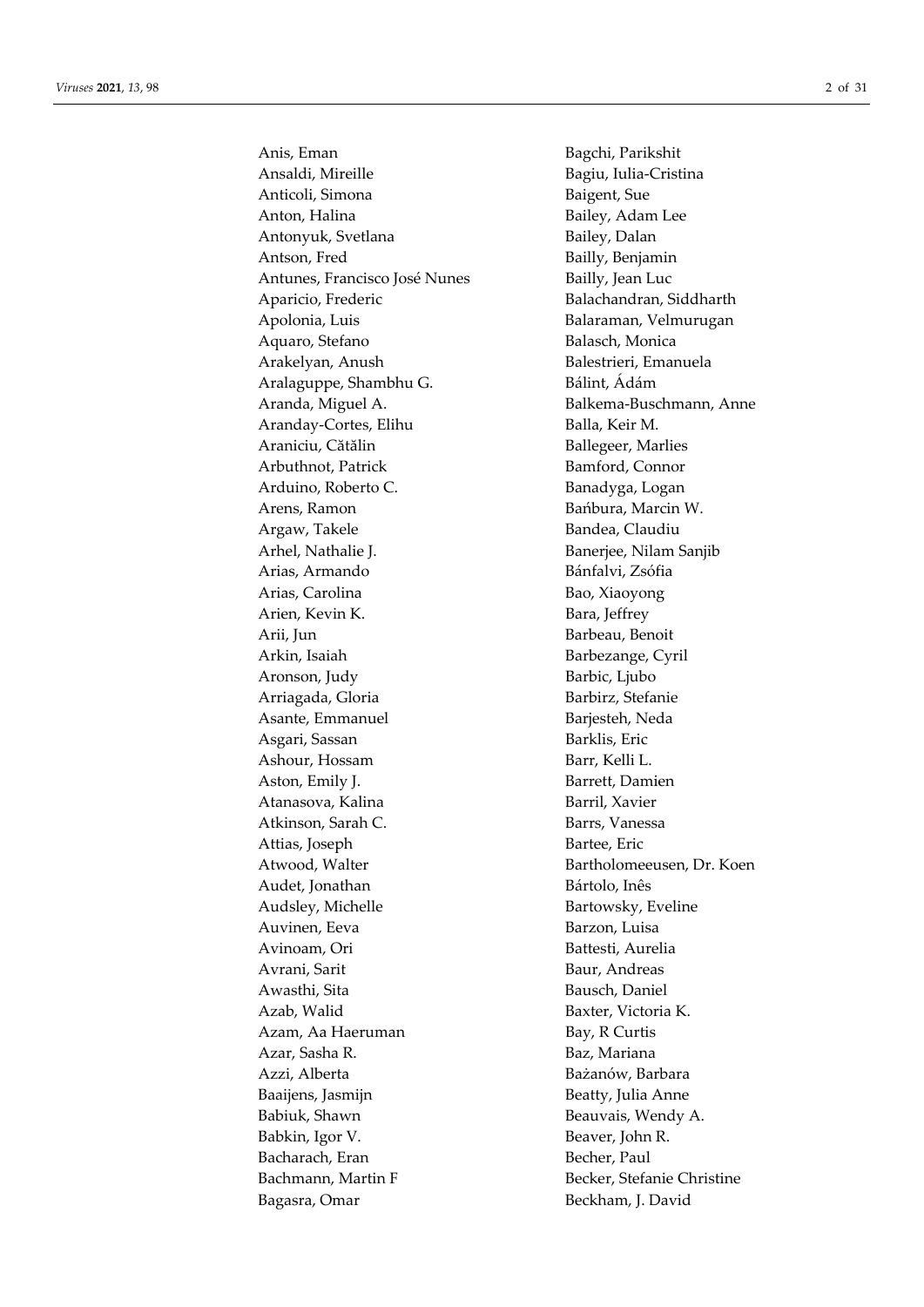Beckham, John David Bigarré, Laurent Becking, Thomas Biliavska, Liubov Beerens, Nancy **Billerbeck**, Eva Behar, Adi Binder, Marco Behrens, Sven-Erik Bingham, John Behzadi, Payam Bisaillon, Martin Bejarano, Eduardo R. Bishop-Lilly, Kimberly A. Bejerman, Nicolas Bissonnette, Nathalie Bell, Brendan Biswas, Santanu Belliot, Gaël Biswas-Fiss, Esther E. Bellizzi, Anna Black, Lindsay Belogurov, Georgi Blackstone, Neil Belov, George Blacquière, Tjeerd Belser, Jessica Blahak, Silvia Belsham, Graham Blair, Carol Belykh, Olga Blair, Geoger Eric Benaroch, Philippe Blaise-Boisseau, Sandra Bender, Scott C. **Blanchard**, Yannick Benest, Andrew Blanco-Melo, Daniel Benfield, David A. Blasdell, Kim Bénichou, Serge Blazquez, Ana-Belen Benitez, Laura Blutt, Sarah Elizabeth Benítez, María José Bock, C. Thomas Bennett, Antonette Bodem, Jochen Bennett, Richard S<br>Boehme, Amelia K. Ben-Shachar, Rotem Boete, Christophe Bergström, Tomas Bogers, Willy M J M Beringue, Vincent Boglione, Lucio Berkhout, Ben Boissot, Nathalie Bernacchi, Serena Bojko, Jamie Bernatchez, Jean A. Bollyky, Paul Berrens, Rebecca and Bolshoy, Alexander Bertho, Nicolas Bonnefoy, Eliette Berthon, Patricia Bono, Hidemasa Bertin, Sabrina Boon, Adrianus C. M. Bertoni, Giuseppe Bopegamage, Shubhada Bertzbach, Luca Danilo **Borgmann**, Kathleen Best, Simon R.A. Born, Erwin Van Den Beyer, Wolfgang Borodovsky, Mark Bhaskar, Sonu Boroń-Kaczmarska, Anna Bhattacharjee, Apurba Krishna Borrego, Belén Bi, Xiuqiong Borsetti, Alessandra Bibby, David Borucki, Monica Bickerton, Erica Bosco, Anthony Bicout, Dominique Bosco-Lauth, Angela M Bideshi, Dennis Bosco-Lauth, Angela M. Biedenkopf, Nadine Bošková, Veronika Bielefeldt-Ohmann, Helle Bosse, Jens B. Bienzle, Dorothee Bostina, Mihnea Bierle, Craig Botella Sánchez, Leticia Biernat, Beata Boudreau, Jeanette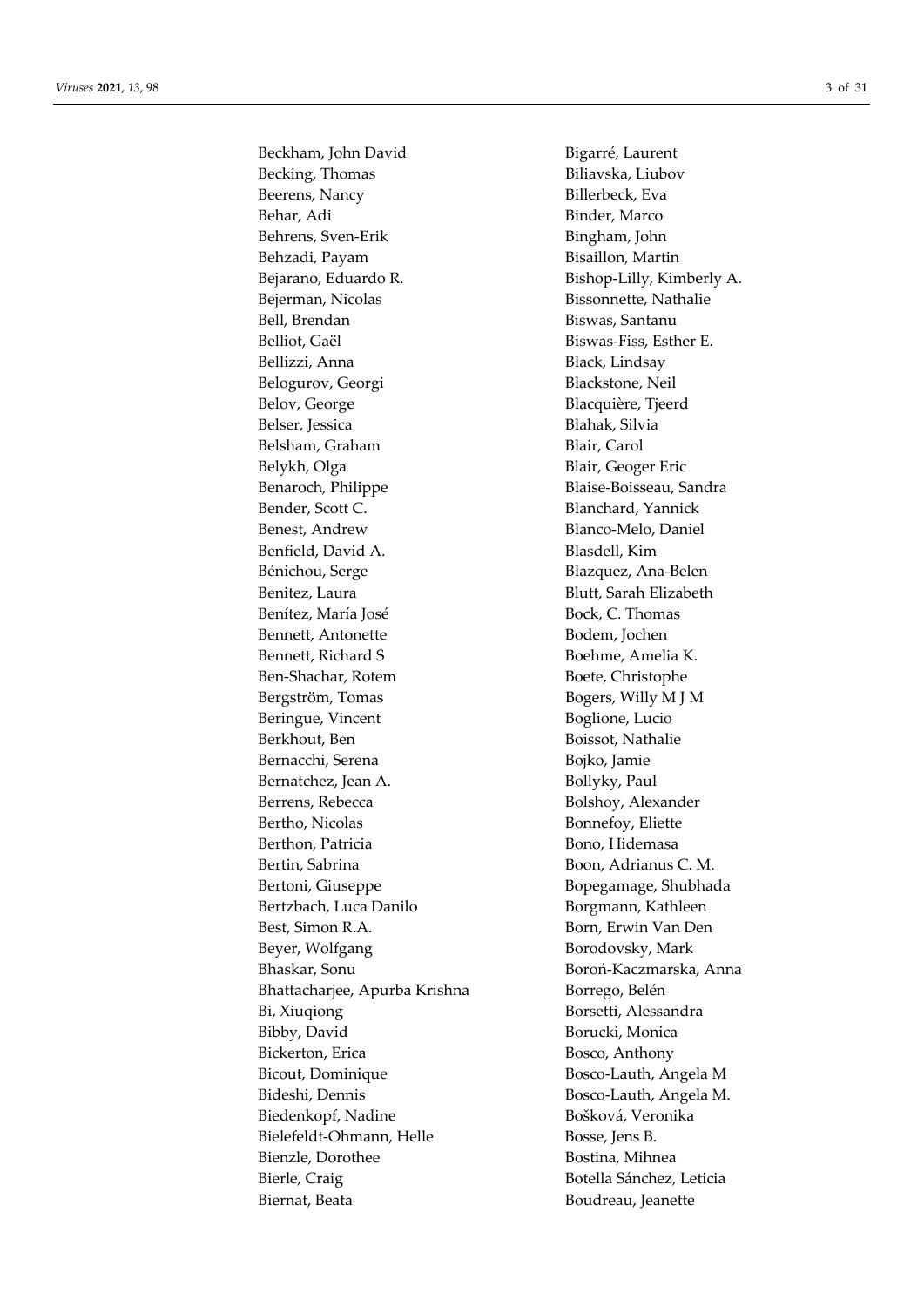Boulanger, Pascale Burckhardt, Christoph Boulant, Steeve Burdo, Tricia H. Bouřa, Evžen Burges, Graham Bourquain, Daniel Burwitz, Benjamin J. Bourret, Vincent Bourret, Physics Buseyne, Florence Bowen, Richard Buttimer, Colin Boyer, Thomas Byadgi, Omkar Vijay Brackney, Douglas E. Byrne, Alexander Bradley, Todd Cabezon, Oscar Brai, Annalaura **Cadar**, Daniel Brandt, Curtis Caddy, Sarah Brandt, Sabine Cafiero, Mauricio Brasier, Allan R. Cagliani, Rachele Brenner, Bluma G. Cagno, Valeria Bressanelli, Stéphane Cai, Yingyun Breyta, Rachel Calderaro, Adriana Breyton, Cécile **Calendar**, Richard Brien, James Calistri, Arianna Brindley, Melinda Calistri, Paolo Brinkmann, Annika Caller, Laura Brisse, Morgan **Calzolari**, Mattia Brnić, Dragan Camarasa, María-José Brocato, Rebecca Cambillau, Christian Brochot, Etienne Camero, Michele Broecker, Felix Camp, Jeremy V. Brookes, Sharon Campbell, Corey L. Brookes, Sharon M Campbell, Ellsworth Brown, Ashley N. Campisciano, Giusi Brown, Katherine Campos, Fabrício S. Brown, Teagan Candela, Monica G. Browne, Edward P. Cannon, Paula Bruce, Emily A. Cantore, Alessio Bruin, Erwin De Canuti, Marta Brum, Jennifer R. Cao, Dianjun Brune, Wolfram Cara, Andrea Bryan S., Kaplan Cardeti, Giusy Bryant, Bart Cardin, Rhonda Bryden, Steven Careem, Faizal Brzozowska, Ewa Carey, Clayton Buchanan, Tore Carlton, Jeremy Buck, Christopher B. Carnaccini, Silvia Buening, Hildegard Carnahan, Robert H. Bujarski, Józef J. Caron, Alexandre Bull, Jim Carow, Berit

Bourgoin, Sandrine Burrone, Oscar Roberto Brinton, Margo Calvignac-Spencer, Sébastien Brown, Amanda M. Campbell, Ellsworth M. Brown, Paul A Campos, Rafael Kroon Brown, Richard J.P. Camus-Bouclainville, Christelle Brutscher, Laura Cardenas-Garcia, Stivalis Buchko, Garry W. Carmona-Vicente, Noelia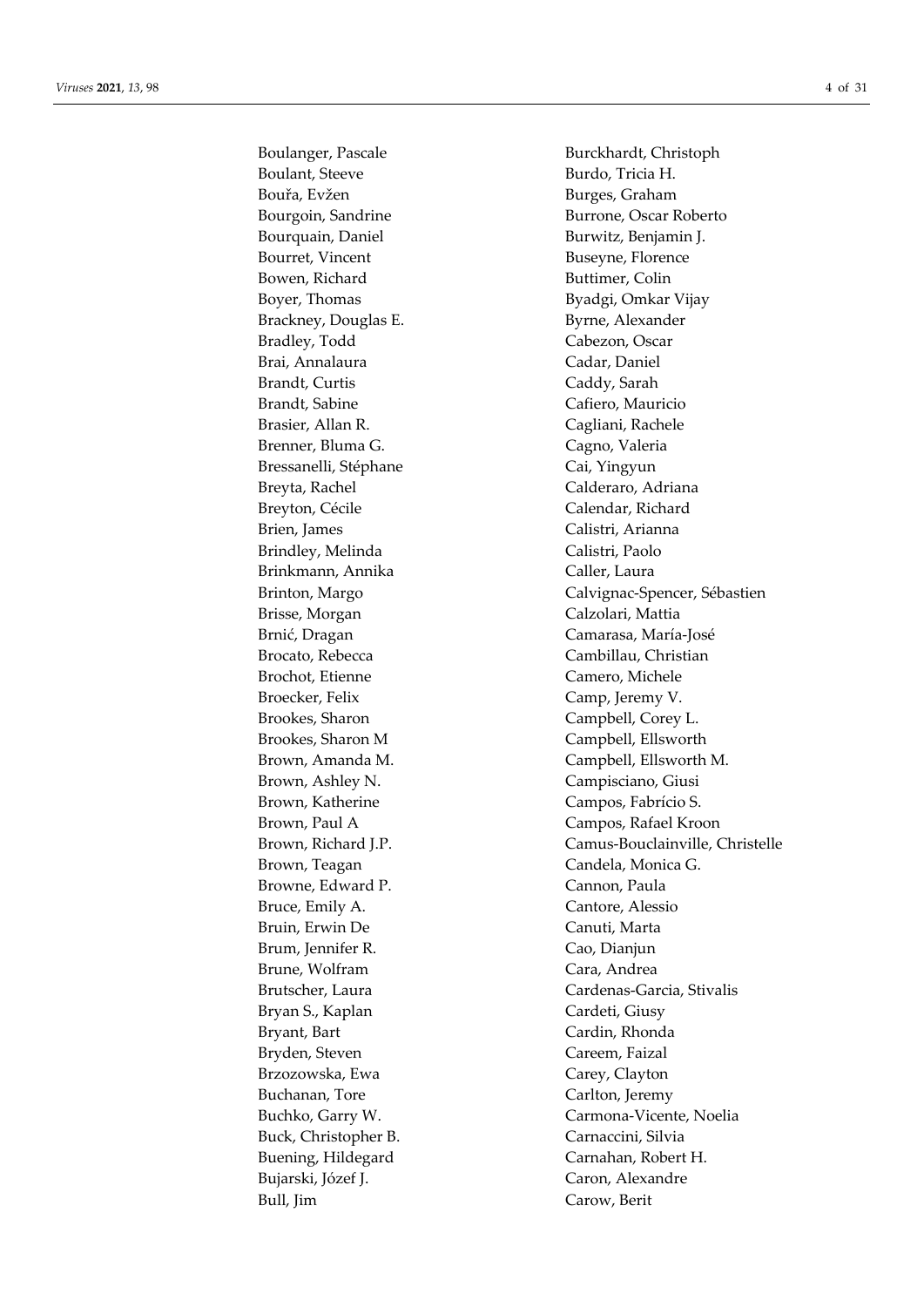Carpentier, David Chen, Hui-Chen Carr, Jillian M. Chen, Li Li Carter, Carol A. Chen, Shi-Jie Caruso, Calogero Chen, Wei-June Caruso, Steven Chen, Yanping (Judy) Casartelli, Nicoletta Chen, Yewang Casasnovas, Jose María Cheng, Haili Case, James Brett Cheng, Xiaoming Casjens, Sherwood Cheng, Xiaowen Casola, Antonella Cheng, Xiao-Wen Castanha, Priscila M Da Silva Cherepanov, Peter Castelletti, Noemi Cheshenko, Natalia Castillo, Daniel Chesnais, Quentin Castle, Alan Che-Yen Wang, Joseph Catalão, Maria João Chiappinelli, Katherine Caughey, Byron Chiapponi, Chiara Cella, Eleonora Chiba, Sotaro Cerny, Jan Chibo, Doris Cetinel, Sibel Chico Gras, Verónica Chabannes, Matthieu Chihade, Joe Chambers, Joseph E Chikh Ali, Mohamad Chambers, Thomas Chinnakannan, Senthil Chandra, Naresh Chira, Sergiu Chandrashekar, Abishek Chiu, Christopher Chang, Chungjan Chiumenti, Michela Chang, Hui-Wen Chlanda, Petr Chang, Jaewon Cho, Jae-Hyun Chang, Pengxiang Cho, Nam-Hyuk Chang, Poa-Chun Cho, Tae-Ju Chang, Yen-Chen Cho, Won Kyong Chao, Day-Yu Choi, Tae-Jin Chao, Mei Choi, Young-Ki Chao, Yu-Chan Chomont, Nicolas Chapman, Nora M. Chow, Yen-Hung Chapuy-Regaud, Sabine Chowdhury, Ratul Charleston, Michael Chowdhury, Shafiqul Charon, Justine Chowell, Gerardo Charvat, Robert Christiaens, Olivier Chase, Christopher Christian, Kimberly M Chattopadhyay, Saurabh Christie, Gail Chatzopoulou, Fani Chromy, David Chaurasiya, Shyambabu Chua, Kaw Bing Chauveau, Lise Chulanov, Vladimir Chavez-Calvillo, Gabriela Chulanov, Vladmir Chawla-Sarkar, Mamta Chung, Donghoon Chazal, Nathalie Chung, Hui-Min Chebloune, Yahia Ciccozzi, Massimo Chemin, Isabelle Cilia, Giovanni Chen, Bing Cillo, Fabrizio Chen, Chunhong Cimica, Velasco Chen, Feng Cimolai, Nevio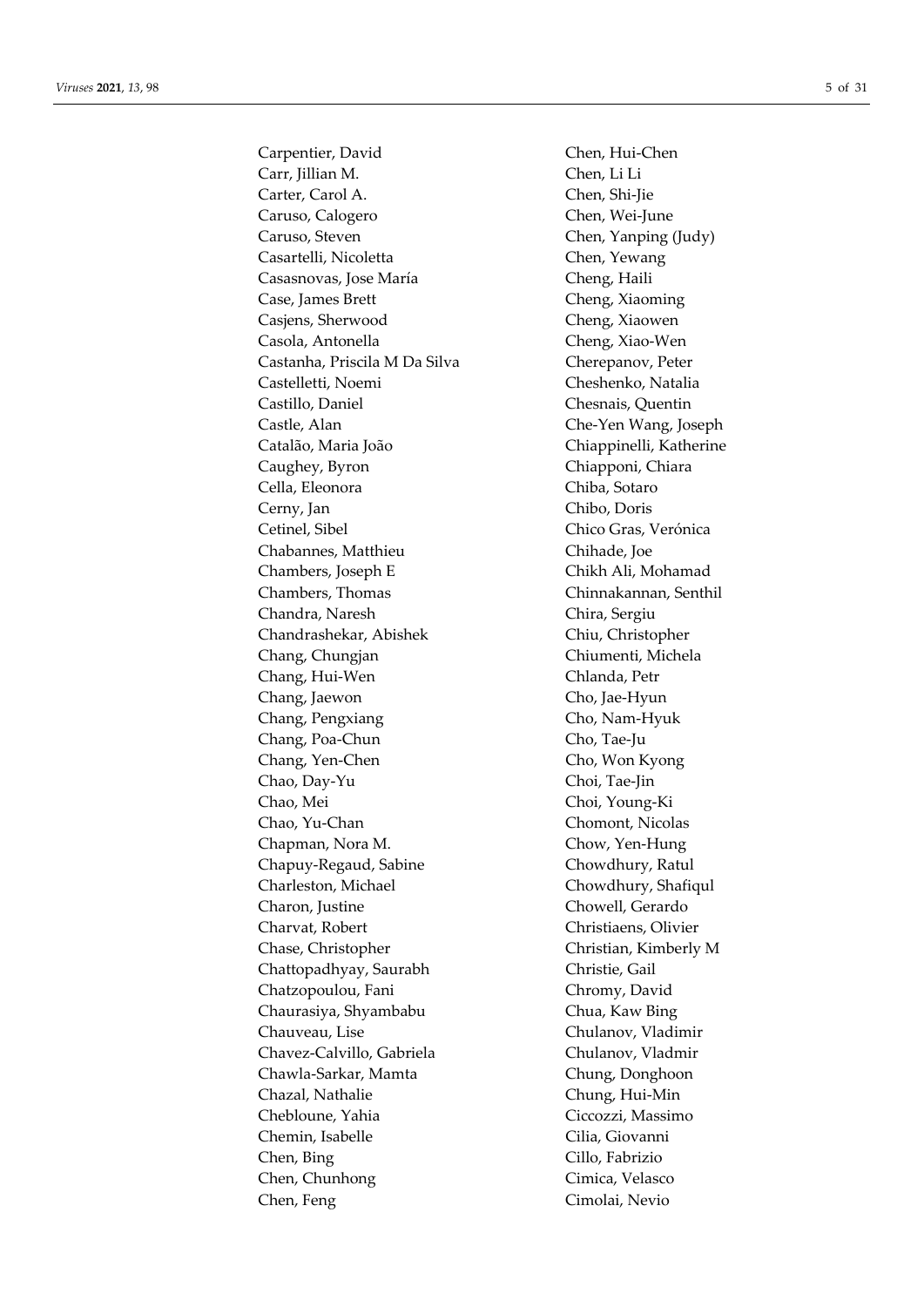Cinek, Ondrej Coulibaly, Fasseli Cingolani, Gino Cox, Andrea L. Ciotti, Marco Cox, Robert Clarke, Penny Craig, Morgan Claverie, Jean-Michel Crawford, Lindsey Clement, Sophie Creager, Hannah Cliffe, Anna Crepin, Thibaut Clifford, David B. Crisci, Elisa Clouthier, Sharon Crocchiolo, Roberto Cobbin, Joanna Croft, Larry Cobo, Jordi Serra Crook, Brian Cocklin, Simon Csorba, Tibor Coffin, John M. Cuesta, Alberto Cohen, Daniel Cui, Hongyu Cohrs, Randall Cullen, Bryan Colavita, Francesca Cun, Wei Coller, Beth-ann Cusi, Maria Grazia Collisson, Ellen Cynis, Holger Colpitts, Che C. Czosnek, Henryk Comas-Garcia, Andreu D'Angelo, Alberto Comas-Garcia, Mauricio Da Costa, Rui M. Gil Combet, Christophe Da Fonseca, Flavio Guimaraes Compeer, Ewoud B. Dabrowska, Krystyna Compton, Alex Dacheux, Laurent Conaldi, Pier Giulio Dahle, Maria K Confer, Anthony W. Dalal, Vijit Cong, Yingying Dalgaard, Tina Sørensen CongBao, Kang **Dalianis**, Tina Connerton, Ian Dalmon, Anne Coombs, Kevin Daly, Janet Cooper, Callum Damtie, Debasu Corcoran, Jennifer **D'Andrea**, Marco Maria Corcoran, Jennifer A Darpel, Karin Cork, Susan Das, Kalyan Correa, María **Dastierdi**, Akbar Cortese, Mirko Datta, Siddhartha Cortez, Valerie **Daugrois**, Jean-Heinrich Corti, Manuela **Davido, Davido, Davido** Cortjens, Bart Davidson, Andrew Cory, Theodore J. Davidson, Irit Cosby, Louise Davies, Bryan William Cosseddu, Gian Mario Davis, April D. Cosset, François-Loïc Davis, David A. Costa, Ana Rita Davydova, Julia Costafreda Salvany, Maria Isabel Dawson, Erica D. Costantini, Veronica P. De Alwis, Ruklanthi (Rukie) Costanzo, Michele De Benedictis, Paola Cotelle, Philippe De Breyne, Sylvain Cotten, Matthew De Chiara, Giovanna Couderc, Thérèse De Clercq, Erik

Côté, Marceline De Bernardi Schneider, Adriano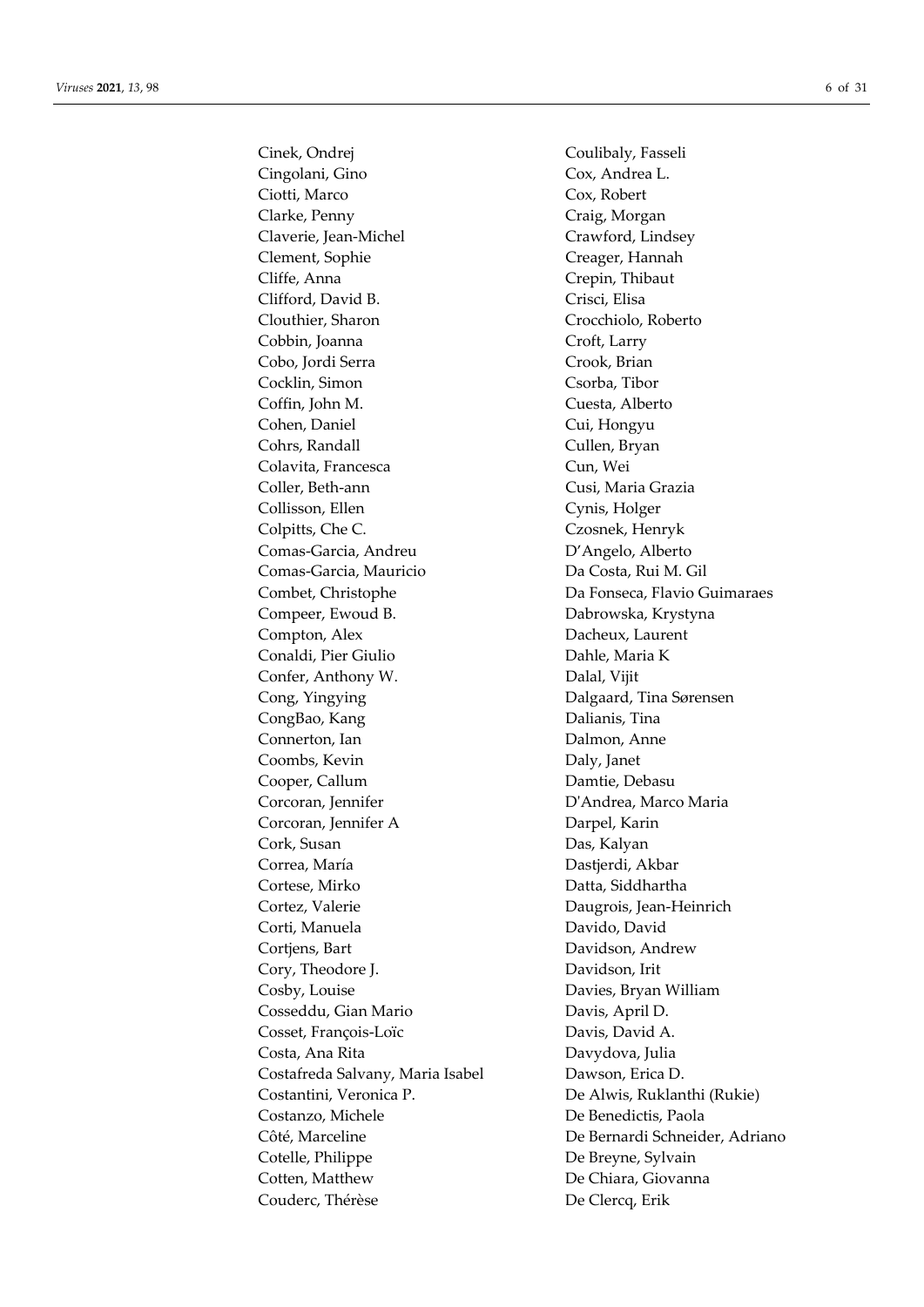De Gascun, Cillian F. Di Martino, Barbara De Graaf, Miranda Di Micco, Simone De Groof, Ad Di Nunzio, Francesca De La Pena, Marcos Díaz Mochón, Juan José de la Torre, Juan C. Diaz, Arturo De Marco, Maria Alessandra Diaz-Griffero, Felipe De Miranda, Joachim R. Diaz-San Segundo, Fayna De Noronha, Carlos Dick, Robert De Paola, Domenico Diederich, Sandra De Regge, Nick Dieterle, María Eugenia De Souza, William Marciel Dietrich, Isabelle De Swart, Rik Dietrich, Ursula De Toni, Luca Dietzgen, Ralf De Vos, Daniel Dijkman, Ronald De Vries, Rory D. Dikeakos, Jimmy Deback, Claire Dimienescu, Oana Gabriela Debadyuti, Ghosh Dimitrov, Kiril Deboutte, Ward Dimitrov, Kiril M. Debyser, Zeger Dineley, Kelly DeCaprio, James Ding, Shou-Wei Decaro, Nicola Diskin, Ron Decker, Aldo Dobbler, Gerhard DeFilippis, Victor R. Dodds, W. Jean Deim, Zoltán **Dokland**, Terje Del Fresno Sánchez, Carlos Dolei, Antonina Del Real, Gustavo Domanovic, Dragoslav Delhon, Gustavo Dombrovsky, Aviv Delhon, Gustavo A. Domenech, Ana Della Bartola, Michele Domier, Leslie Delputte, Peter **Domingo**, Cristina Delwart, Eric **Domingo**, Mariano Demangeat, Gérard Domingo-Calap, Pilar Dembowski, Jill Donadu, Matthew Deng, Xufang Donaire, Livia Deniziak, Stanisław Donald, Claire L. Denzin, Nicolai Donato, Celeste Depaquit, Jerome Dong, Shengzhang Desbiez, Cécile Doore, Sarah M. Desprès, Philippe Dopazo, Carlos P. Desselberger, Ulrich Dorotkiewicz-Jach, Agata Destainville, Nicolas D'orso, Ivan DeStefano, Jeffery Dosoky, Noura Deutskens, Fabian Doszpoly, Andor Devaux, Patricia Doty, Jeffrey Deviatkin, Andrei A. Dou, Xiaoguang Dhakal, Santosh Doublet, Vincent Dhungel, Pragyesh Douglas, Mark W. Di Bella, Santina Dowd, Kimberly A. Di Gennaro, Francesco Dražić, Maja

De Francesco, Raffaele Di Giallonardo, Francesca Del Valle, Luis Domańska-Blicharz, Katarzyna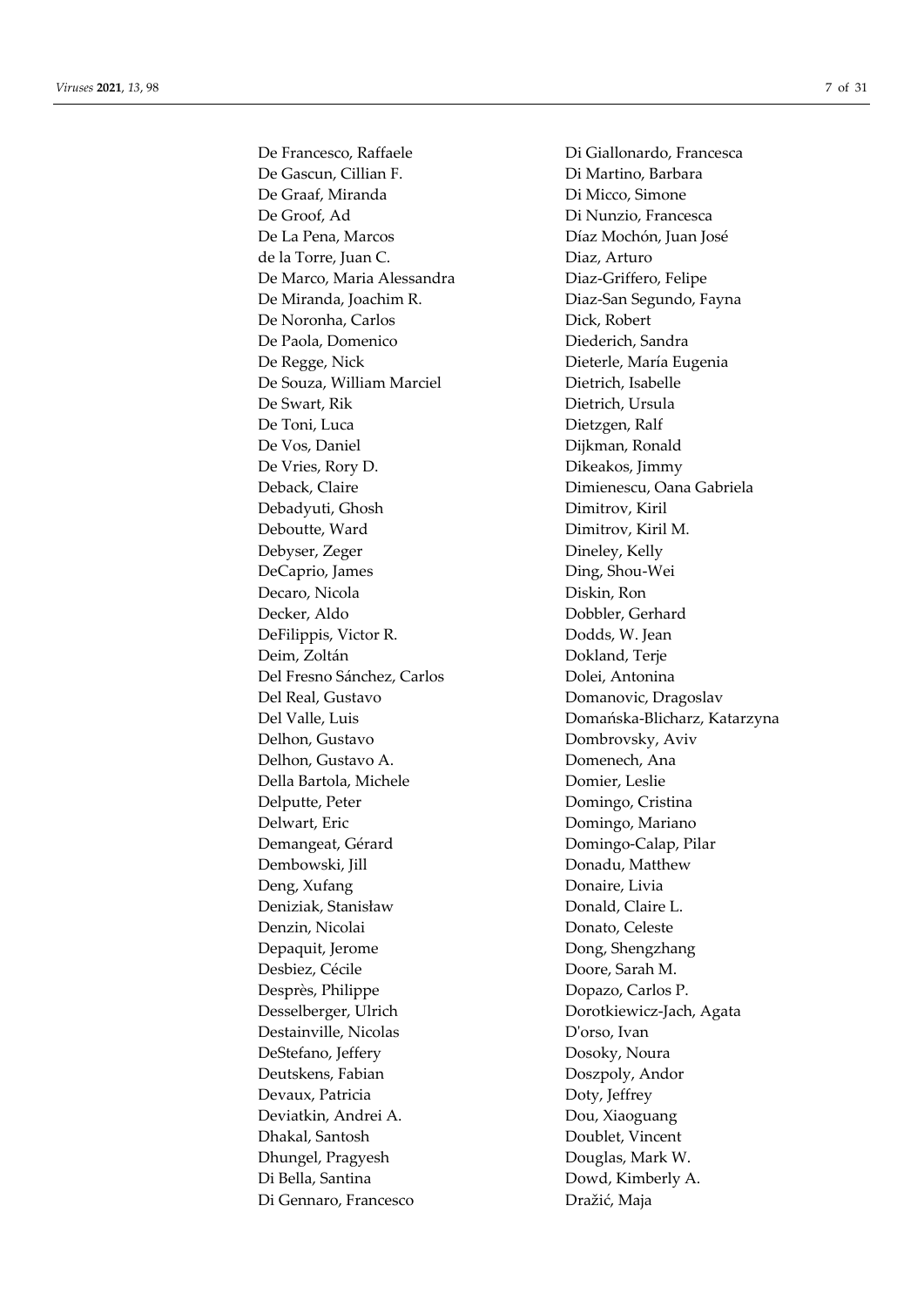Drebot, Mike Elena, Criscuolo Drolet, Barbara El-Hage, Nazira Drozd, Radoslaw Elliman, Jennifer Druce, Julian El-Mayet, Fouad Drucker, Martin Elofsson, Mikael Du, Juan Elshabrawy, Hatem A. Du, Ke Elshesheny, Rabeh Dubé, Mathieu Emam, Mehdi Dubovi, Edward Emerson, Joanna Ducatez, Mariette Endo, Hisashi Ducatez, Mariette F. **Engeland**, Christine E. Duchêne, Sebastián England, Marion Dudley, Jaquelin P. Enjuanes, Luis Dugdale, Benjamin Ergunay, Koray Duke, Elizabeth Eriko, Ohsaki Dunne, Matthew Ermonval, Myriam Dunowska, Magdalena **Ertl**, Reinhard Durand, Guillaume A. Eschbaumer, Michael Dutartre, Hélène **Escriu, Fernando** Dvorak, Cheryl Escudero-Pérez, Beatriz Dyall, Julie Eskelin, Katri Dyall-Smith, Mike Essani, Karim Dykeman, Eric Etebari, Kayvan Dziewit, Lukasz Etienne, Lucie Eastwell, Kenneth C. **Ettayebi**, Khalil Ebrahimi, Diako **Everett**, Helen E. Echevarría, Juan E. Evermann, Jim Ecke, Thorsten **Example 1** Ewans, Matthew Eckels, Kenneth H. Ewing, Adam Eden, John-Sebastian Eyre, Nicholas Edenborough, Kathryn Faaberg, Kay Edgar, James Fabeni, Lavinia Edlefsen, Paul T. **Fablet**, Christelle Egberink, Herman Faccini, Silvia Eggers, Christian H Faita, Francesco Eggink, Dirk Falendysz, Elisabeth A. Egyed, László Falkenberg, Shollie Ehlers, Bernhard Falkenberg, Shollie M. Ehmann, Rosina Fan, Wenchun Ehrhardt, Anja Fan, Yi-Chin Ehrlich, Marcelo Farenc, Carine Eichwald, Catherine Farkas, Silvie Elbadry, Maha A Fast, Mark Eldar, Avi Faulk, Christopher D.

Drigo, Michele El-Gazzar, Mohamed M. Drillien, Robert Elghobashi-Meinhardt, Nadia Drummer, Heidi Elsayed, Ahmed Mostafa Dudman, Susanne G. Enosi Tuipulotu, Daniel Dürrwald, Ralf Escribano-Romero, Estela Dutch, Rebecca Escudero-Abarca, Blanca Ebert, Greg Evani, Shankar Jaikishan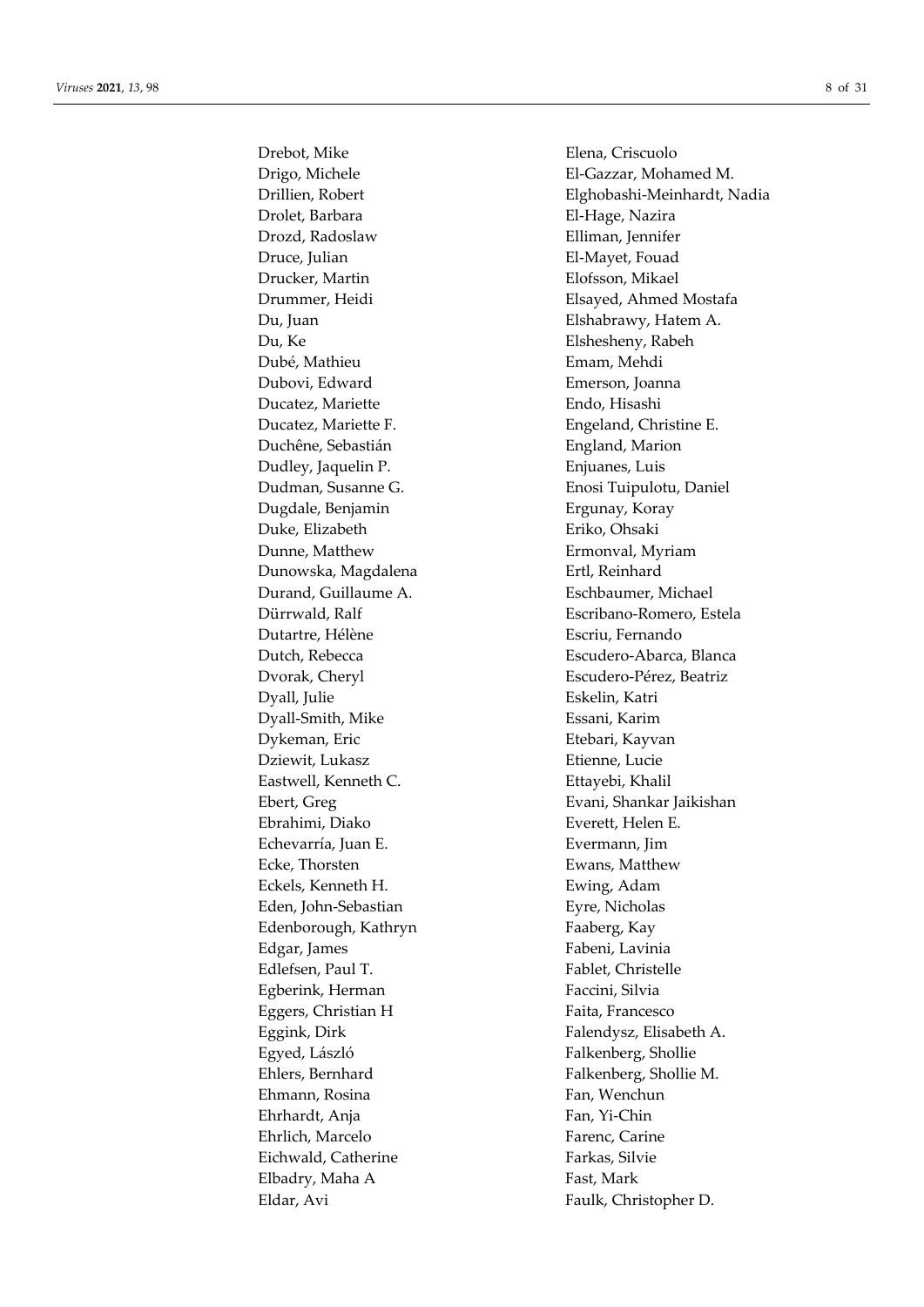Faulkner, Geoffrey John Forni, Diego Fauver, Joseph Forrest, Craig Favia, Guido Forrester, Naomi Favier, Anne-Laure Forsman, Mats Fehr, Anthony Forstova, Jitka Feiss, Michael G. **Fortuna**, Claudia Feliziani, Francesco **Forzan**, Mario Feng, Cong Fossé, Philippe Feng, Ningguo Fossen, Torgils Fera, Daniela Foster, Toshana Lauria Ferdinandy, Bence Fox, Julie Fereres, Alberto Foxi, Cipriano Ferguson, Brian Frada, Miguel Fernández, Lucía Fralick, Joe A. Fernandez, Melissa França, Monique S. Ferrara, Francesca **Franco**, David Ferreira, Fernando Francois, Catherine Ferrer, Isidro **François**, Sarah Ferrero, Diego Ferrero, Diego Frangeul, Lionel Ferrés, Marcela **Frank**, Luiza Ferriol, Inmaculada Frant, Maciej Ferron, François Franzoni, Giulia Ferry, Tristan Ferry, Tristan Fraune, Sebastian Feschotte, Cédric Freiberg, Alexander N. Fibriansah, Guntur Freimanis, Graham Fichet-Calvet, Elisabeth Frentiu, Francesca Figuerola, Jordi Frese, Michael Filipič, Bratko Freuling, Conrad Finetti-Sialer, Mariella M. Frias Casas, Mario Finlaison, Deborah S. Froissart, Rémy Fiorentini, Simona Frolova, Elena Fischer, Carlo Fros, Jelke Fischer, Melina Frossard, Jean-Pierre Fischer, Nicole Frunzke, Julia Fiume, Giuseppe Frutos, Roger Flannery, John Fu, Tong-Ming Flehmig, Bertram Fuchs, Marc Fleming, Damarius Fuji, Shin-Ichi Flenniken, Michelle Fujikura, Daisuke Flenniken, Michelle L. Fujita, Ryosuke Fleury, Hervé Fujiwara, Kei Focosi, Daniele Fukuhara, Takasuke Folegatti, Pedro Fukushi, Hideto Foley, Brian T. The Solet of Tukuta, Shiro Fonseca, Gregory J. Fukuzawa, Noriho H. Fonseca, Kevin Fuller, Frederick J. Fontana, Juan Fuller, Trevon Fontanay, Stéphane Furlini, Giuliano Foppa, Ivo M. Furuse, Yuki Ford, Kathryn Furuya, Tetsuya

Fernández-Alarcón, Claudia Francis, Ashwanth Christopher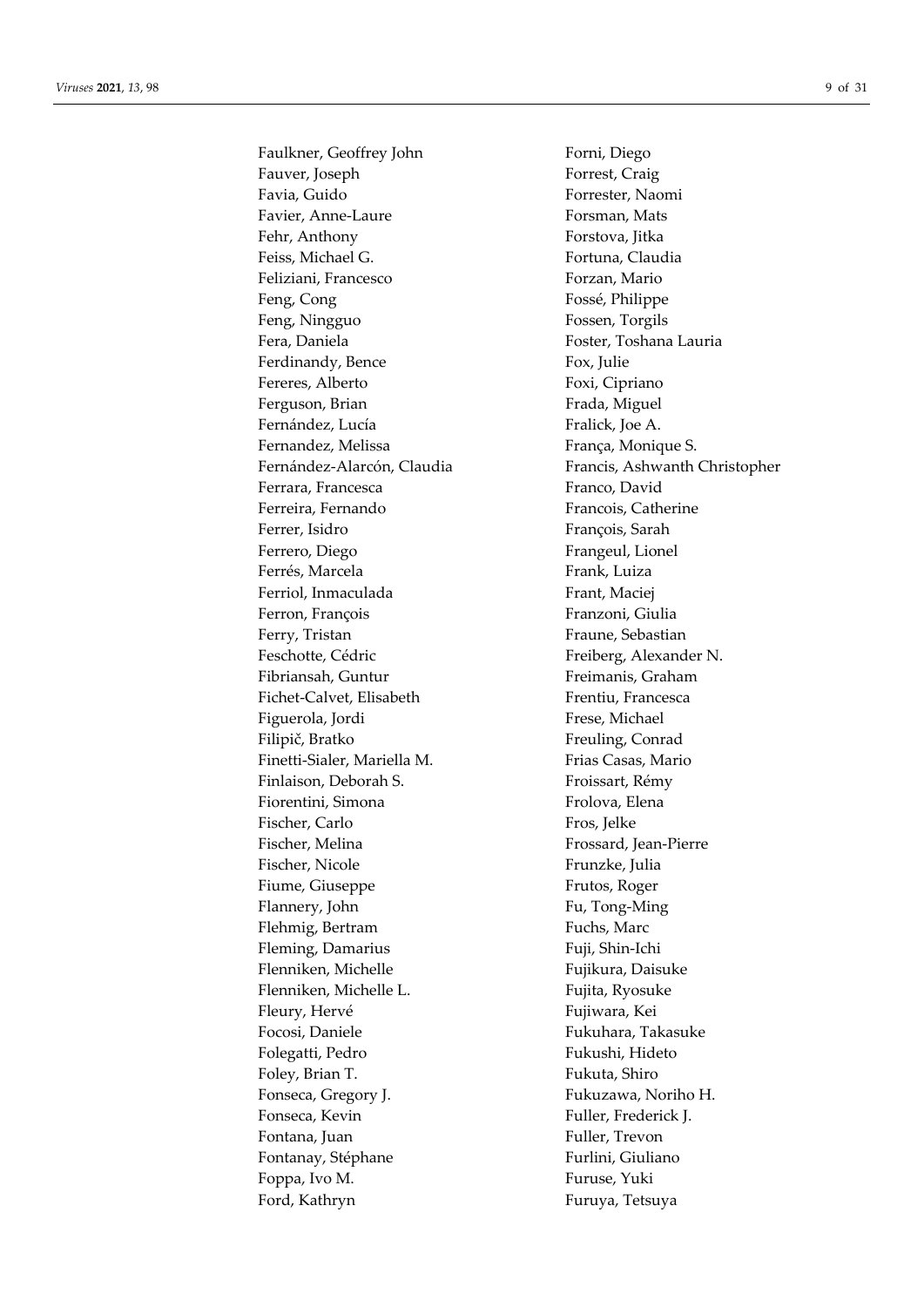Furuya, Yoichi Ghosh, Souvik Fusco, Dahlene Ghosh, Sumit Gabriel, Emmanuel Giadinis, Nektarios D. Gaffuri, Alessandra Giammanco, Giovanni M Gaglia, Marta Maria **Grandes Constructs** Giangaspero, Massimo Gagne, Roderick Giannecchini, Simone Gajda, Anna Gifford, Robert Galabov, Angel Gil, Jose Fernando Gałas, Aleksander Gill, Jason Gale, Patrick Gimenez-Lirola, Luis G. Gallagher, Thomas Ginet, Nicolas Gallardo, Rodrigo Giovanardi, Davide Gambardella, Claudio Gish, Robert Gambarian, Alexandra Giuffrida, Paolo Gambino, Giorgio Gladue, Douglas Gammon, Don Glasa, Miroslav Ganaie, Safder Glenn, Wendy Ganges, Llilianne Glowacz, Adam Ganji, Rakesh Goffinet, Christine Gann, Eric R. Gann, Eric R. Gann, Eric R. Gann, Eric R. Gann, Eric R. Gann, Eric R. Gann, Eric R. Gann, Eric R Ganor, Yonatan Goldbourt, Amir Ganser-Pornillos, Barbie Goldstein, Richard Ganser-Pornillos, Barbie K. Goldstein, Ronald Gao, Yong Golec, Piotr Garbuglia, Anna Rosa Golender, Natalia García, Pedro Golender, Natalya Garcia-Dorival, Isabel Goletti, Delia Garcia-Estañ, Luis Perez Golubchik, Tanya García-Murria, María J. Golubovskaya, Vita Garcia-Ruiz, Hernan Gómez Castilla, Jordi Gardner, Matthew J. Gomez Monterrey, Isabel Garfinkel, David Gomez-Lucia, Esperanza Garigliany, Mutien-Marie Gong, Bin Garofalo, Mariangela Gong, Peng Garten, Wolfgang Gonzales, Jose L Gascuel, Olivier Gonzalez, Gabriel Gastaminza, Pablo Gonzalez, Jean-Paul Gattinger, Pia Gonzalez, John-Paul Gaudin, Yves González-Bulnes, Antonio Gaudreault, Natasha N Gonzalez-Dunia, Daniel Gauger, Phillip C. Gonzalez-Reiche, Ana Silvia Gehrke, Lee Goodier, Martin R. Geisler, Christoph Goodman, Alan G. Geldenhuys, Marike Goodman, Cynthia L. Gendrot, Mathieu Goodwin, Thomas Generoso, Jaqueline Da Silva Gossner, Céline Marie Elise Gerber, Priscilla F. Gould, Ernest A. Gerlich, Wolfram Gralinski, Lisa Gershon, Michael Grand, Roger

Geng, Tingting Gouandjika-Vasilache, Ionela Gerhauser, Ingo Gozalbo Rovira, Roberto Vicente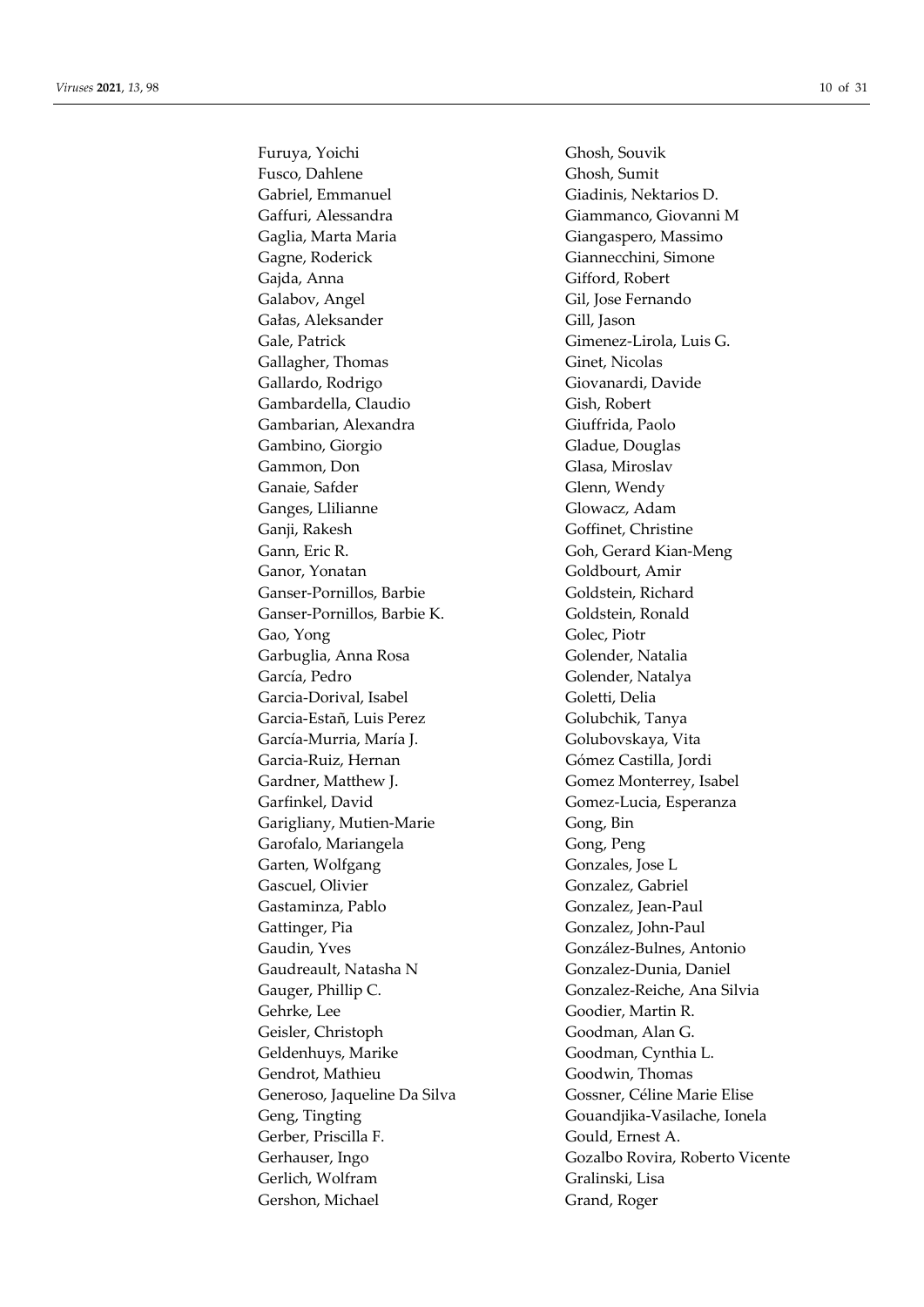Grandi, Nicole Hall-Mendelin, Sonja Grant, Michael **Hamel**, Rodolphe Green, Todd Hammond, John Greiner, Timo Hampson, Lynne Greive, Sandra Han, Hui-Ju Griffin, Heather Han, Lei Griffiths, David J. Hang, Jun Grimsley, Nigel **Hankaniemi**, Minna M. Grose, Julianne Hanks, Ephraim M. Grose, Julianne H. Hann, Hie-Won Grove, Joe Hans, Aymeric Groves, Ian **Hagshenas**, Gholamreza Grubman, Marvin **Haque**, Muzammel Grünweller, Arnold Harder, Timm Gu, Zhen Hardies, Stephen C. Guardado-Calvo, Pablo Harding, Rob Guerra-Assuncao, Afonso Harmon, Karen M. Guerrero-Plata, Antonieta Harper, David R. Guerrini, Marco **Harrach, Balázs** Guido, Poli **Harrich, David** Guillaume, Mousseau Harris, Audray Guillon, Christophe Harris, Reuben Guo, Ming-Lei Harrison, Robert Guo, Zong Sheng **Harrod**, Robert Gupta, Kapil **Hartert**, Tina V. Gustin, Kurt Hartshorn, Kevan L Gutiérrez-López, Rafael Hartung, Hans-Peter Guy, Bruno Harty, Ronald Guy, Paul L. **Harvey**, William Guydosh, Nicholas R. **Hassan**, Sharifah Syed Győző, Kaján **Hatano**, Yuichiro Gysi, Deisy Hatfull, Graham Gyula, Péter Hattori, Toshio Haan, Peter De Hause, Ben Haase, Astrid D. **Hawes**, Philippa Habili, Nuredin Hay, Iain D Hadidid, Ahmed Hayasaka, Daisuke Hadziyannis, Emilia Hayer, Juliette Haese, Nicole N. **Hayes**, Sidney J. Hagiwara, Katsuro **Hazan, Ronen** Hahm, Bumsuk **He**, Jie Hahn, Alexander He, Mike Z. Hai, Rong He, Qigai Hairgrove, Thomas Hearing, Patrick Hajarizadeh, Behzad Hébrard, Eugénie Hakami, Ramin **Hedman, Klaus** Hakata, Yoshiyuki **Hefferon**, Kathleen L. Haley, Sheila A. **Hefferon**, Kathleen Laura Hall, Roy A. Hegele, Richard G Hallden, Gunnel Heinlein, Manfred

Green, Kim Hammarskjöld, Marie-Louise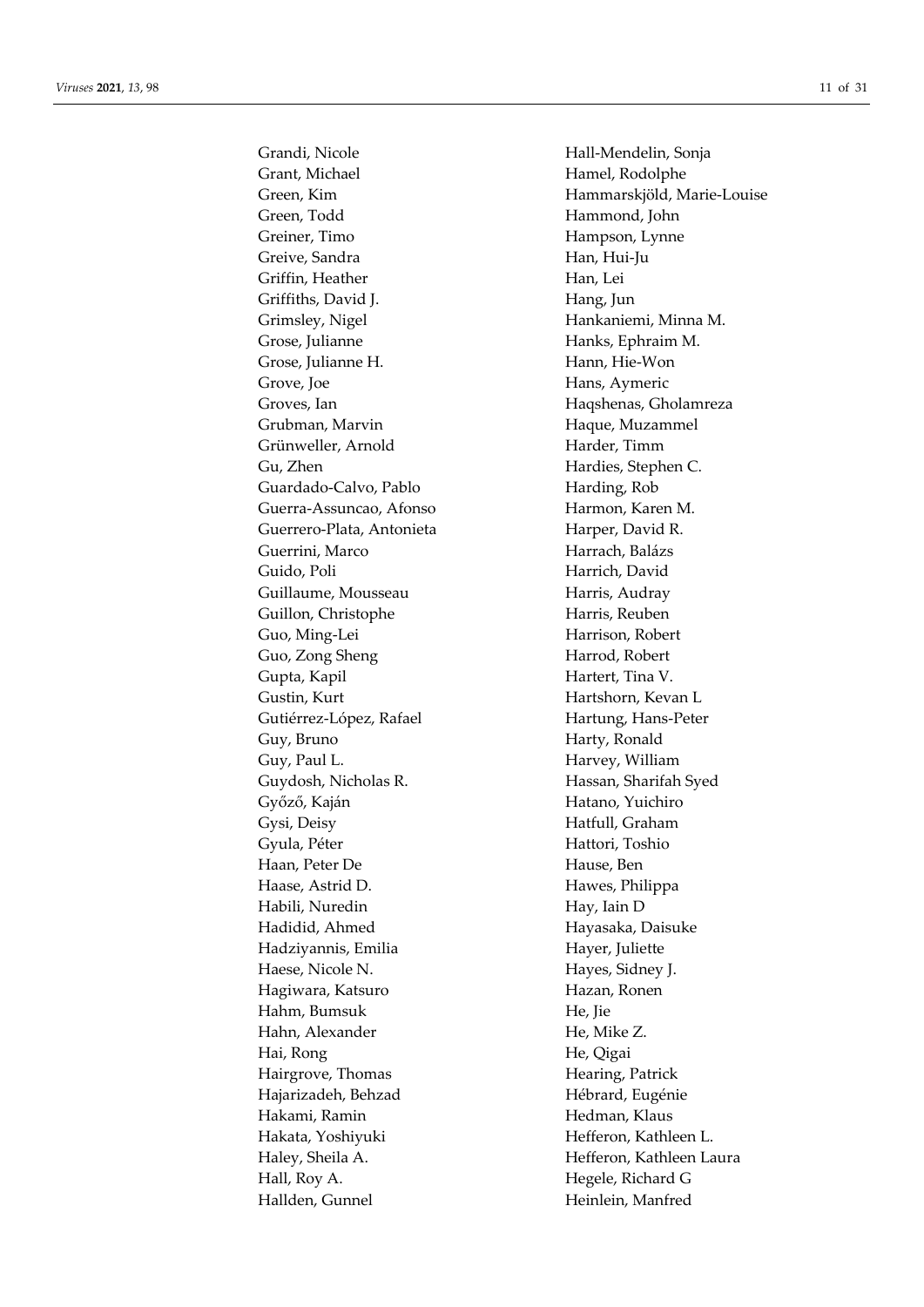Heitz, Thierry **Hoffmann**, Markus Hejnar, Jiri Höfle, Ursula Helbig, Karla **Hofstetter**, Amelia R. Helle, Francois Hogan, Michael J. Henderson, Andrew Hogue, Ian Henderson, Andrew J. Holbrook, Michael Heng, Xiao **Holicki**, Cora M. Henke, Andreas Hollister, Emily B. Henrich, Curtis J. Holmes, Edward C. Hepojoki, Jussi Hölzer, Martin Herchenröder, Ottmar Holzhauer, Menno Herker, Eva<br>
Homa, Fred L. Hernáez, Bruno **Hong, Xupeng** Hernández, Carmen Hopken, Matthew W. Hernandez, Jesus **Horhat**, Florin George Hernandez-Vargas, Esteban Horie, Masayuki Hernandez-Vargas, Esteban A. 
Horimoto, Taisuke Herod, Morgan Horton, Nancy Herrera-Carrillo, Elena Horton, Nancy C. Hersperger, Adam R. Horwood, Paul F Hertel, Robert Hosmalin, Anne Herzog, Catherine Hostnik, Peter Heselpoth, Ryan Hou, Yixuan Hesson, Jenny Houldcroft, Charlotte Hicks, Julie A. **Houston**, Fiona Hijano, Diego R. **Hovi**, Tapani Hildt, Eberhard **Hraber**, Peter Hill, Fraser Hill, Fraser Hill, Fraser Hill, Fraser Hill, Fraser Hill, Fraser Hill, Fraser Hill, Fraser Hill, F Hillyer, Julian Hristov, Peter Ivanov Hily, Jean-Michel **Hily**, Jean-Michel **Hilly** Hingamp, Pascal M. Hsieh, Shie-Liang Hinkula, Jorma Hu, Jiafen Hinton, Deborah Hu, Yanmei Hipp, Katharina Huang, Cheng Hirayama, Kazuhiro **Huang**, Chienjin Hirono, Ikuo **Huang**, Hsing I Hirota, Jeremy **Huang**, Jason C. Hirsch, Alec J. Huang, Yong Hirsch, Hans Huang, Ziwei Hirsch, Ivan Hubai, András Hirsch, Judith Huber, Andrew Hirsch, Silvia Ayora 
Huber, Victor Hizi, Amnon Hufbauer, Martin Ho, Chak-Sum Hufton, Simon E. Ho, Eric S. Holly R. Ho, Ya-Chi Hughes, Joseph Hobson-Peters, Jody Hughes, Stephen Hodcroft, Emma B. Hume, Adam Hoeben, Rob Hummel, Mary Hoek, Lia Van Der **Hurst**, Christon Hoenen, Thomas Hutson, Christina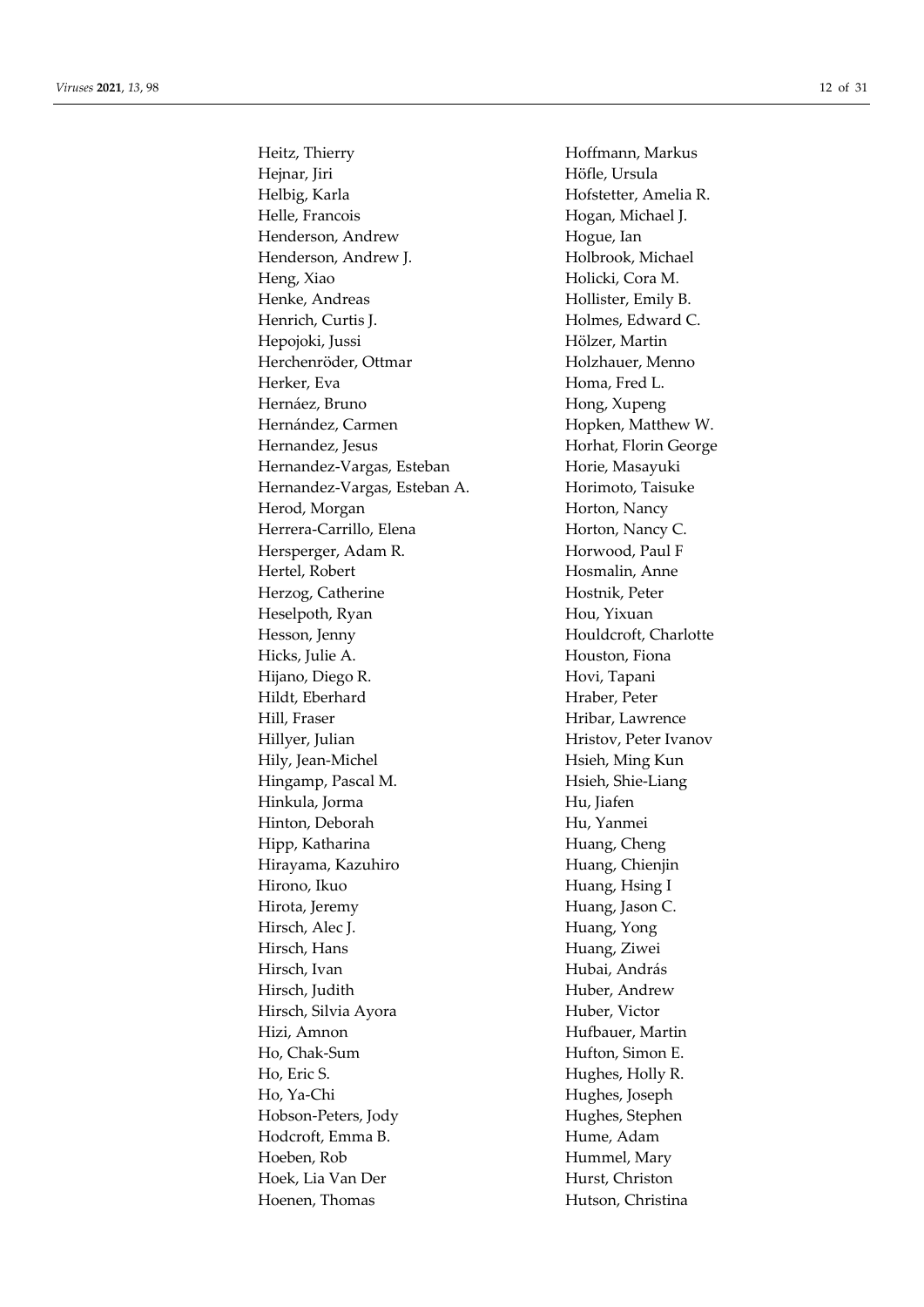Hwang, Eung-Soo Jan, Eric Hynes, Alexander Jan, Fuh-Jyh Hyodo, Kiwamu Jancovich, James Hytönen, Vesa Janelle, Valerie Ibrahim, Ahmed Jangra, Rohit Ikebuchi, Ryoyo Janowski, Andrew B. Ikeda, Terumasa Jansen, C.A. (Christine) Imai, Masaki Jansen, Stephanie Imbeault, Michael Jardine, Paul Incarnato, Danny Jarocki, Piotr Indugu, Nagaraju Jarosinski, Keith Inoue, Jun Jeger, Michael Iordanskiy, Sergey Jenckel, Maria Iorio, Ronald M. Jenkins, Frank Isakova-Sivak, Irina  $J$ eonga, Dae Gwin Isel, Catherine Jeske, Holger Iseni, Frédéric **Iseniae and Americane Iseniae de la Guardian Guochun** Ishibashi, Kazuhiro Jiang, Qiu-Xing Ishikawa, Masayuki Jiang, Shijin Ishikawa, Tomohiro **Jiang, Sizun** Ishima, Rieko Jiménez De Oya, Nereida Ishizaki, Azumi Jin, Dong-Yan Iskra-Caruana, Marie-Line Jin, Jing Islam, Ariful Jin, Tengchuan Ito, Kimihito Jin, Yuefei Ito, Naoto Jochmans, Dirk Iturriza-Gomara, Miren Jõers, Priit Ivankovic, Tomislav John, Sinu P. Iwano, Hidetomo Johnson, John Iwanowicz, Luke R Johnson, Nicholas Iwasaki, Masaharu Johnson, Reed F. Izsvák, Zsuzsanna Johnston, J. Spencer J. Jackwood, Daral Johnston, Randal N. Jääskeläinen, Anne J. Jończyk-Matysiak, Ewa Jackova, Anna  $Jones$ , Bryony A. Jackson, Brian Jones, Clinton Jackson, Kathy M. Jones, Ian Jackson, Sarah E. Jones, Jeremy Jacob, Gopas Jones, Melissa Jacobs-Sera, Deborah Jordan, Brian Jadhao, Samadhan J. Jordan, Jeanne A. Jaguva Vasudevan, Ananda Ayyappan Jordan, King Jaimes, Javier A. Jordan, Michael R Jakab, Ferenc Jørgensen, Charlotte Sværke Jakimovski, Dejan Jose, Joyce Jakobsson, Johan Joshi, Hiren Jalava, Katri **Josset, Laurence** James, Burke Julander, Justin G. James, Claire D Jung, Alain James, William Jung, Yong Sam Jamin, Marc Jurak, Igor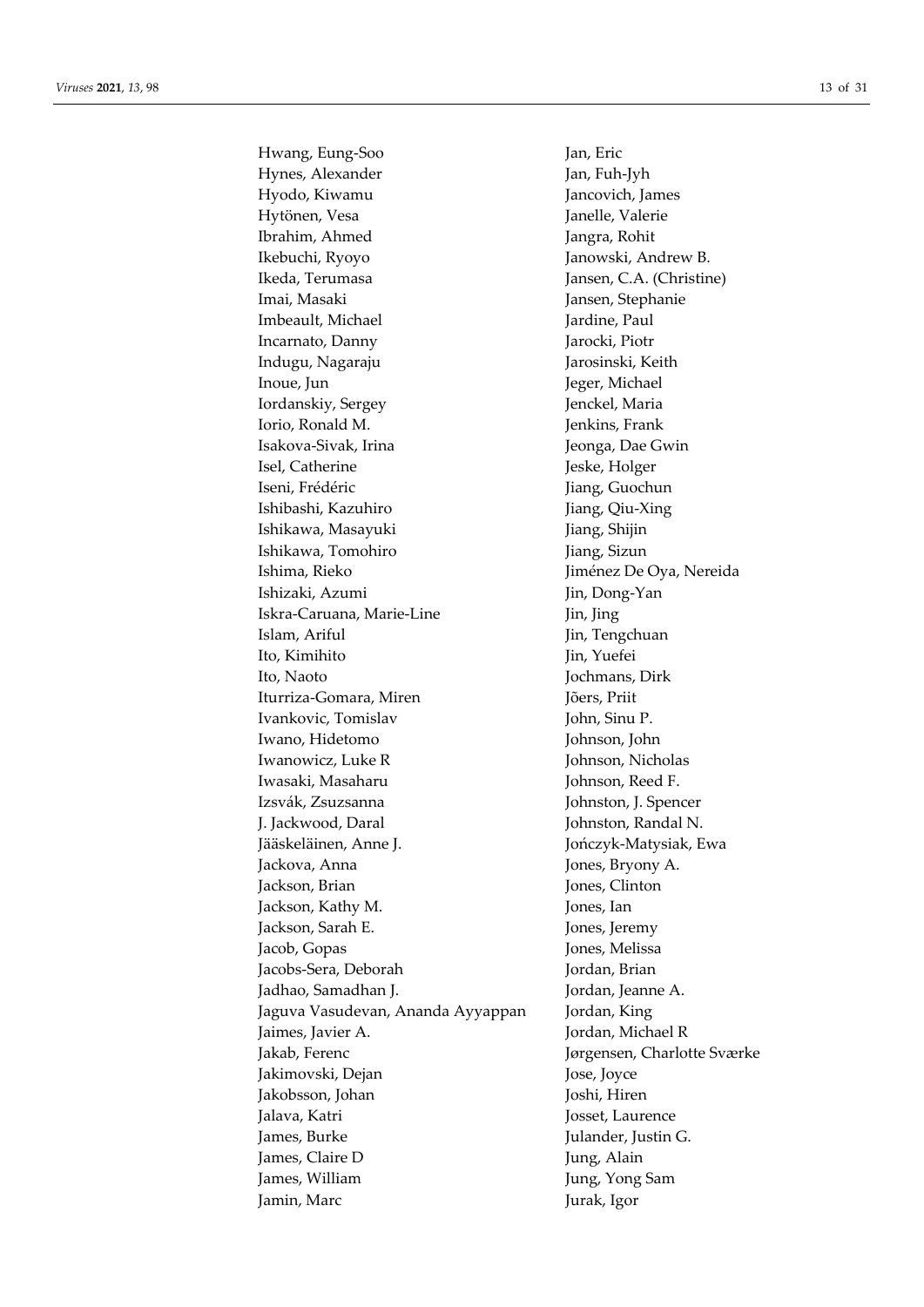Jurvansuu, Jaana Kennedy, Melissa Kaczmarek, Maria E. Kennedy, Richard B. Kaczorowski, Tadeusz Kenney, Joan L. Kading, Rebekah C. Kenney, Scott P. Kaelber, Jason Khaperskyy, Denys A. Kafri, Tal Khatri, Vishal Kageyama, Tsutomu Khayat, Reza Kainulainen, Markus H Kheimar, Ahmed Kaján, Győző L. Khurshid, Zohaib Kajihara, Masahiro Kibenge, Frederick Kalinowski, Jörn Kibler, Karen V. Kallies, Rene Kiefer, Dorothee Kamau, Everlyn Kiełpińska, Jolanta Kanda, Tatsuo **Kieran, Troy J** Kanda, Teru **Kierzek, Elzbieta** Kandeel, Mahmoud Kiga, Kotaro Kang, Sang-Moo Kil, Eui-Joon Kant, Sashi Kile, James C. Kantor, Asher Killian, Mary Lea Kaplan, Shauna **Kilpatrick**, Marm Karimi, Khalil Kim, Chonsaeng Karlsson, Erik Kim, Dal Young Karniychuk, Uladzimir Kim, Hye Kwon Károly, Fátyol Kim, In-Jeong Karsten, Christina Beatrice Kim, Jee Hyun Karuppannan, Anbu Kumar Kim, Joomyeong Kashanchi, Fatah Kim, Ki-Hong Kashiwagi, Akiko Kim, Meehyein Kathuria, Himanshu **Kim, Kim**, Mikyeong Katneni, Upendra **Kim**, Seil Katoh, Hiroshi Kim, Su-mi Katsoulos, Panagiotis D. Kimpel, Janine Katz, Richard Kimura, Hirokazu Katzenellenbogen, Rachel A. Kincaid, Rodney Kaufer, Benedikt B. Kinchington, Paul Kaufmann, Andreas King, Donald Kaul, Marcus **King, Linda** Kautz, Tiffany F. Kingsley, David Kawada, Jun-ichi Kipar, Anja Kay, Brian Kirchhoff, Frank Kayali, Ghazi Kireev, Dmitry Kazama, Shinobu **Kirkwood, Carl** Ke, Po-Yuan Kirubakaran, Palani Kearney, Mary F. Kirui, James Kedzierska, Katherine Kis, Zoltan Kehn-Hall, Kylene Kiseleva, Irina V. Keita, Alpha Kishida, Yutaka Kelch, Brian Kiso, Maki Kell, Alison Kitchen, Andrew Kelly, Gabrielle Klapper, Paul Kemenesi, Gábor Klase, Zachary A.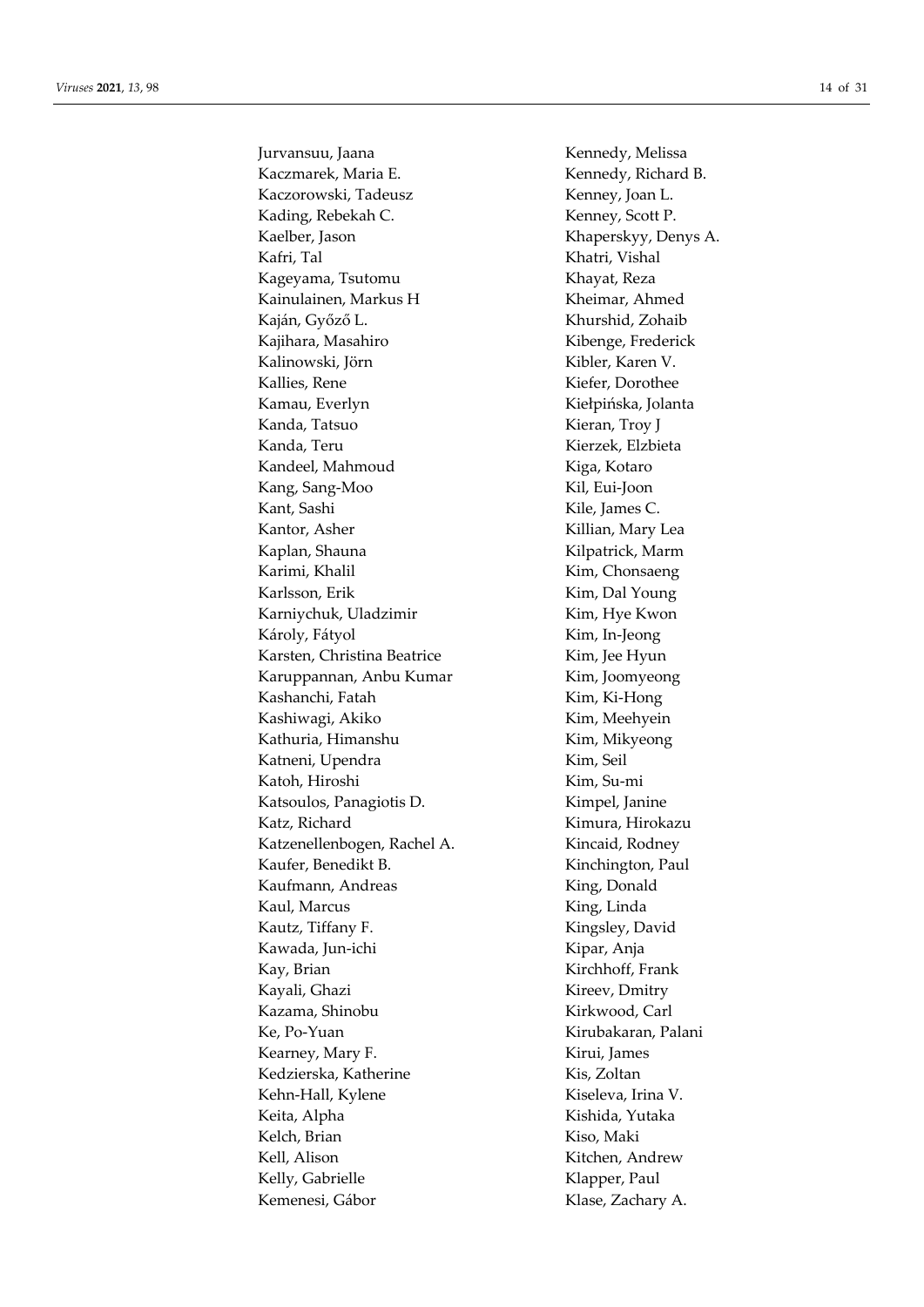Klein, Terry A. Kozak, Christine Kleinow, Tatjana Kozieł, Edmund Klenk, Hans-Dieter Kozlovskaya, Liubov Klimkait, Thomas Kozlowski, Lukasz Klonjkowski, Bernard Krammer, Florian Klose, Thomas Kraska, Thorsten Knepper, Janice Krenz, Björn Knowles, Nick J. Kroeker, Andrea Ko, Eun-ju Krol, Ewelina Kobayashi, Tetsuro Krug, Laurie Kobie, James J. Krug, Peter Kobiler, Oren Kruger, Detlev Kochneva, Galina Krüger, Nadine Kock, Richard Kruse, Robert L. Kodidela, Sunitha Kryger, Per Koethe, Susanne Krylov, Victor Koivisto, Janne Kubo, Yoshinao Kolbasov, Denis Kugelman, Jeffrey R. Kolishetti, Nagesh Kuhar, Urška Komar, Nicholas Kula-Pacurar, Anna Komatsu, Ken Kulkarni, Amol Komorowska, Beata Kumar Kundu, Jiban Kondili, Loreta Kumar, Amit Kondo, Hideki Kumar, Ashok Kondo, Satoru Kumar, Asit König, Alexander Kumar, Binod Konjevic, Dean Kumar, Mukesh Koodie, Lisa Kumar, Penmetcha Koos, Björn Kumar, Shailesh Kordyukova, Larisa Kumari, Asha Kormelink, Richard Kümmerer, Beate M. Kormuth, Karen Kunec, Dusan Koromyslova, Anna Kuniya, Toshikazu Korth, Johannes Kuo, Yen-Wen Koshiba, Takumi Kurebayashi, Yuuki Koshizuka, Tetsuo Kurian, Justin J. Kosik, Ivan Kurt, Tobler Koskan, Alexis Küry, Patrick Koslová, Anna Kuryk, Lukasz Kostaki, Evangelia Kusejko, Katharina Kosulin, Karin Kuzmak, Jacek Kotta-Loizou, Ioly **Kuzmin**, Ivan Kouyos, Roger D Kuzmina, Natalia A. Kovarik, Ales Kvale, Dag

Kleinpeter, Alex Koziol-White, Cynthia J. Klyczek, Karen Krejbich-Trotot, Pascale Knight, Richard J. Krishnakumar, Devadas Knowles, Graeme Krishnamurthy, Siddharth R. Kohara, Michinori Krzyzowska, Malgorzata Kolawole, Abimbola Kucheryavykh, Lilia Y. Kostyushev, Dmitry Kuss-Duerkop, Sharon K.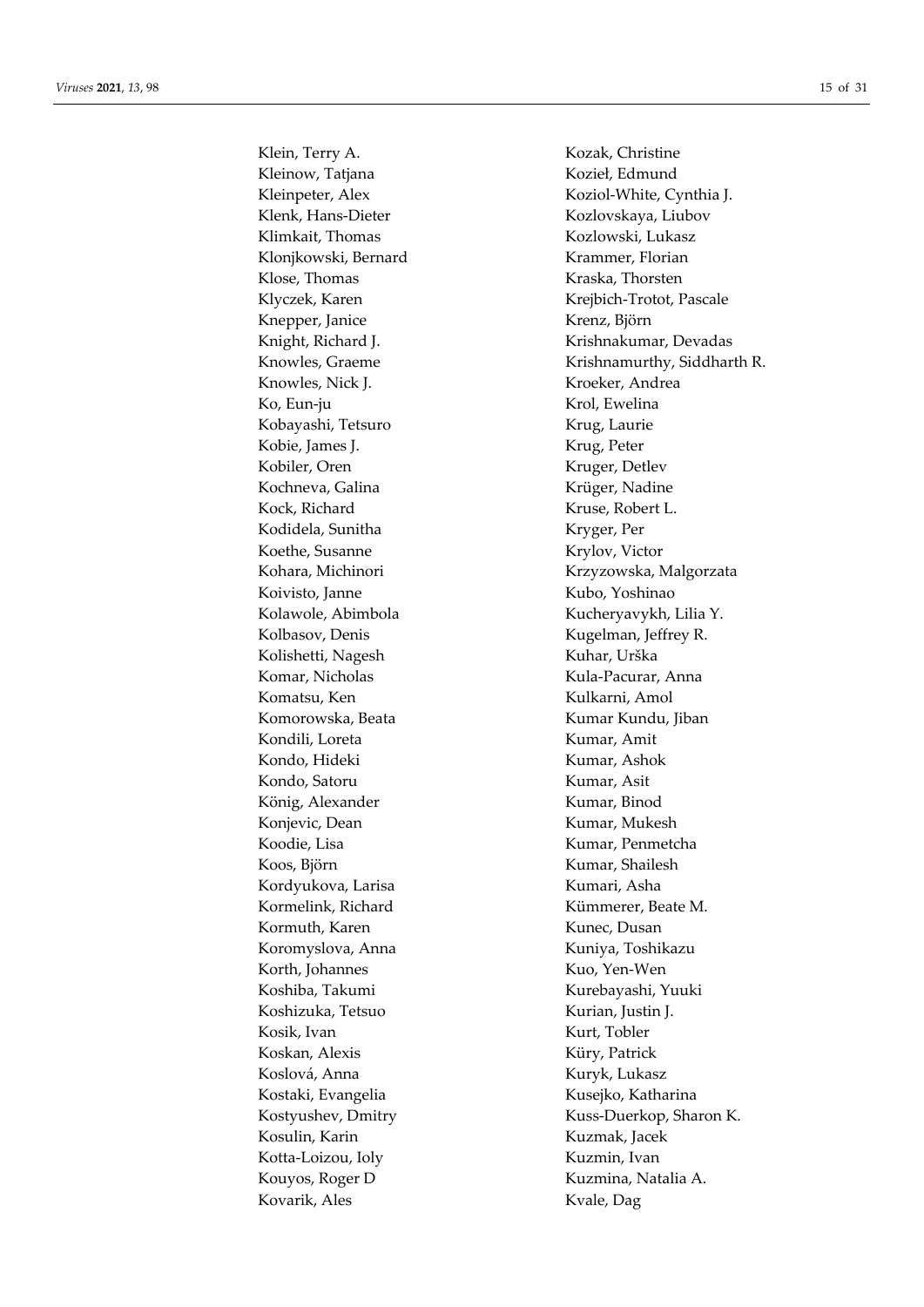Kwiatek, Olivier **Lehman**, John M. Kwilas, Steven Leifels, Mats Kwon, Amy Leis, Jonathan P. Kwon, Sunoh Leisi, Remo Kwun, Hyun Jin **Leitão**, Alexandre Kyei, George B Lemay, Guy L. Schmaljohn, Alan Lemmermann, Niels A W La Rosa, Giuseppina Lenz, Ondřej Laanto, Elina Leon-Juarez, Moises Labo, Nazzarena Lequime, Sebastian Lacey, Charles J. N. Leroux, Caroline Lagatolla, Cristina Lesbats, Paul Lagaudrière-Gesbert, Cécile Lester, Philip John Lagunoff, Michael **Letarov**, Andrey Lai, Michael M. C. **Letoha, Tamás** Laksono, Brigitta Leung, Anthony Lamb, Laura **Leung**, Daisy W. Lamba, Doriano Leung, Kwong-Sak LaMere, Sarah Leutenegger, Christian M. Lanave, Gianvito **Levin**, Judith Lang, Andrew Levrero, Massimo Lang, Fengchao Levy, Ronald M. Lange, Ulrike Lewitus, Eric Langel, Stephanie Neal Leymarie, Olivier Langsjoen, Rose Lhomme, Sébastien Lanteri, Giovanni Li, Chunfeng Lattorff, H. Michael G. Li, Dapeng Lauzi, Stefania Li, Hai Laval, Kathlyn Li, Hongmin Lawrence, Charles M. Li, Jinquan Lazar, Catalin Li, Jonathan Le Goffic, Ronan Li, Lin Le Mercier, Philippe Li, Melody Hing Le Pendu, Jacques Li, Renfeng Le Sage, Valerie Li, Shitao Leal, Ana Mendes **Lightnian Lightnian** Li, Xiangmin Lean, Fabian Z. X. Li, Xiaojun Lebrand, Aitana Li, Yanli Lednicky, John Li, Zhuoran Lee, Joo-Youn Liang, Chen Lee, Kelly **Liang**, Po-Huang Lee, Keun Hwa Liang, Yuying Lee, Kuo Hao Liao, Jiawen Lee, Min Young Liao, Laura E. Lee, Tzong-Shyuan Liao, Yu-Chieh Leeks, Asher **Liberski**, Paweł P. Leeuw, Erik De Lichterfeld, Mathias Lefkowitz, Elliot J. Lim, Chun Shen Legendre, Mathieu Lim, Siew Pheng Legler, Patricia Lim, Stephanie M Lehman, Dara A. Lin, Chao-Nan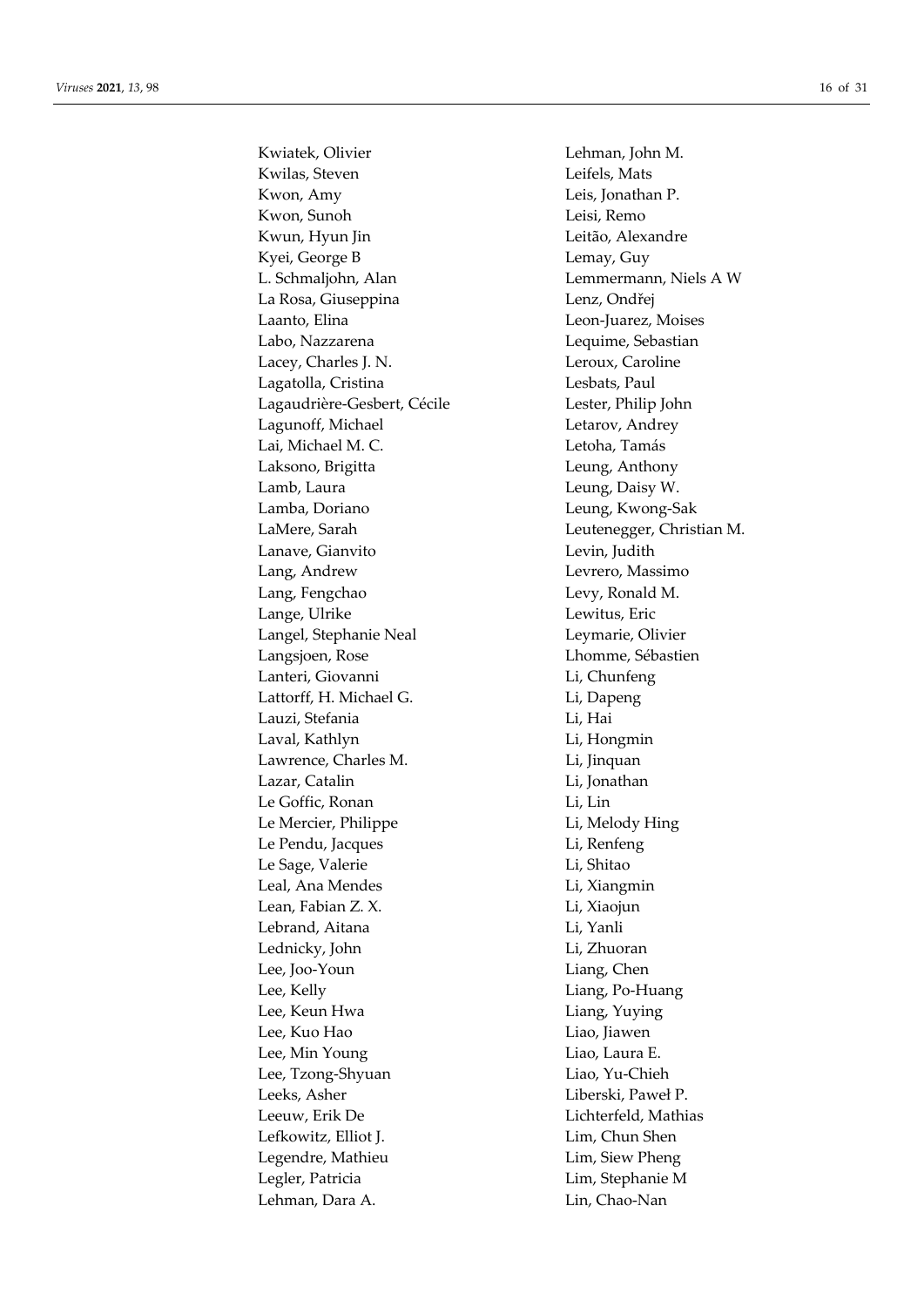Lin, Cheng-Wen Lu, Tzupin Lin, Tao Lucifora, Julie Lindberg, A. Michael Lühken, Renke Lindemann, Dirk Lukacher, Aron Lindenbach, Brett Lukashevich, Igor Ling, Chen Lukhovitskaya, Nina Ling, Jiaxin Lulla, Valeria Ling, Jiqiang Lundgren, Magnus Lingwood, Daniel Lundstrom, Kenneth Linial, Maxine Luo, Zhen Linial, Maxine L. Lupberger, Joachim Lipińska, Andrea Lüscher, Bernhard Littlejohn, Margaret Lustig, Yaniv Liu, GuanQun Luthra, Priya Liu, Haolin Luttermann, Christine Liu, Hsin-Fu Ly, Hinh Liu, Jia Lycett, Samantha Liu, Qiang Lynch, Rebecca Liu, Shan-Lu Lynch, Stacey E Liu, Wei Lyu, Yuan Liu, Xiaoying Ma, Wenjun Liu, Zhuoming Macchi, Beatrice Lizano, Marcela **Macdonald**, Andrew Lizarazo, Erley F. MacDuff, Donna A. Llanes, Alejandro Macfarlan, Todd Llorente, Francisco Machado, Alexandre Lo Giudice, Roberto Maciejewska, Barbara Lo, Shih-Yen Maciver, Sutherland Lo, Szecheng MacNeill, Amy Loc-Carrillo, Catherine Maeda, Kazuhiko Lodmell, J. Stephen Maeda, Naoyoshi Logue, James Maekawa, Shun Lohmann, Volker Mager, Dixie L. Lojkić, Ivana Maggi, Fabrizio London, Robert E. Maggirwar, Sanjay Londono, Berlin Maghsoodi, Ameneh Londrigan, Sarah Maginnis, Melissa López, Carolina B. Magor, Katharine Lopez-Ferber, Miguel Mahar, Jackie López-Ferber, Miguel Mahony, Timothy John Lorenzo, Gema Maillard, Pierre V Los, Marcin Maixner, Michael Lotz, Jeffrey Majerciak, Vladimir Louis, Irina St. Majewski, Jacek Lowe, David Mak, Lung-Yi Lozach, Pierre-Yves Makarova, Kira S Lozano, Jose Manuel Makowski, Lee Lozano-Durán, Rosa Malagon, Francisco

Liu, Yue Mabashi-Asazuma, Hideaki Lorusso, Alessio Maisetta, Giuseppantonio Lovell, Scott Majkowska-Skrobek, Grażyna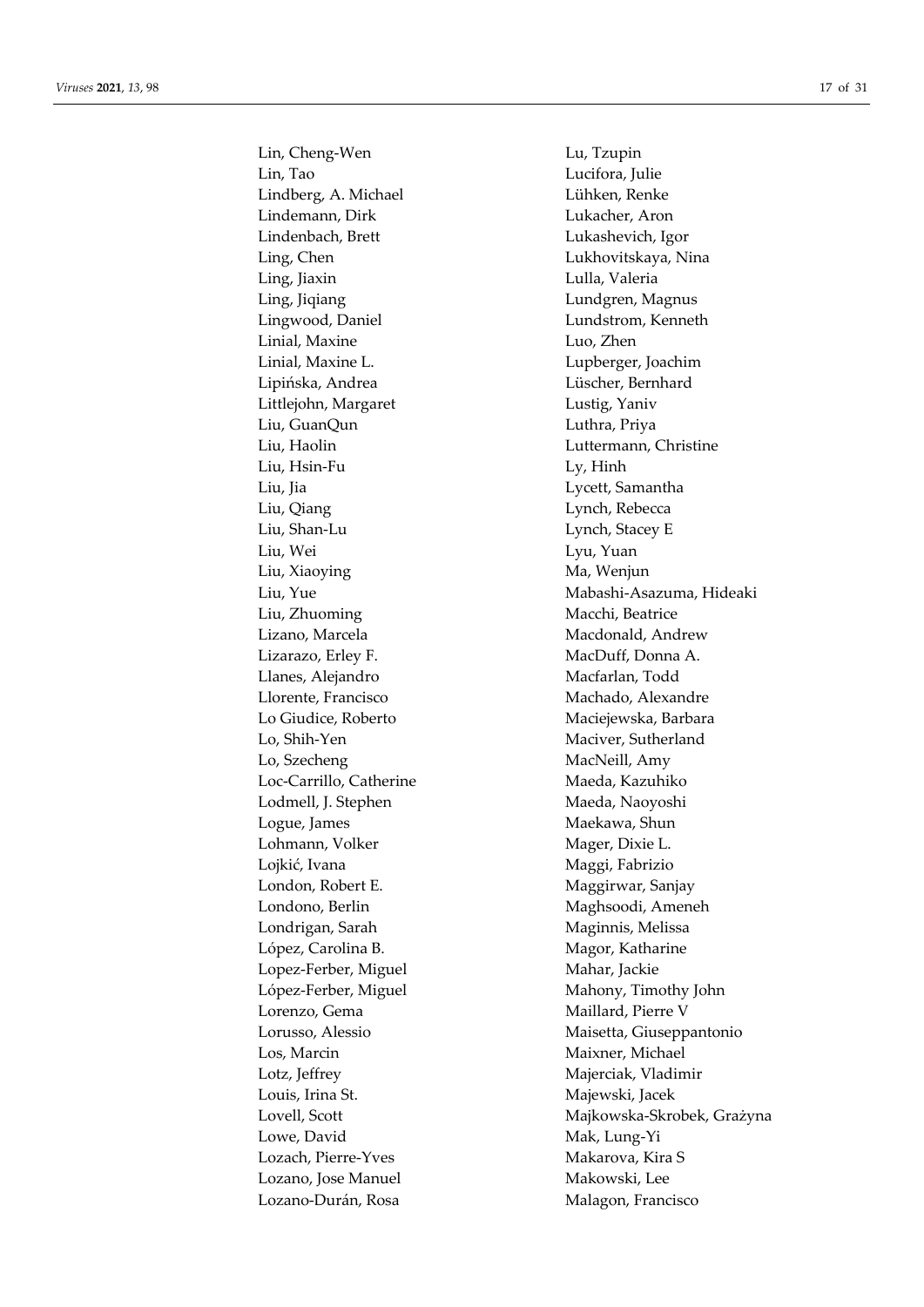Maldarelli, Frank Maruyama, Junki Maldonado, Juan Marzano, Shin-Yi Mamede, Joao Mas, Antonio Mang, Stefania Mirela Masalova, Olga V. Mangala Prasad, Vidya Masataka, Tsuge Mangino, Giorgio **Massanella**, Marta Manicassamy, Balaji Mastino, Antonio Mans, Janet Masuda, Takao Manuel Giorgi, Federico Matalka, Khalid Z. Manzoor, Rashid Matczuk, Anna Karolina Marc, Daniel **Mateo**, Mathieu Marcacci, Maurilia Mathew, Anuja Marchant, David Mathieu, Cyrille Marchetti, Monia Mathijs, Elisabeth Marchini, Antonio Matsuo, Eiko Marchiò, Serena Matsushita, Michiko Marenzoni, Maria Luisa Mattapallil, Joseph Margina, Denisa Matthews, Louise Margulies, Barry Matusali, Giulia Marin Lopez, Alejandro Mauffret, Olivier Mariner, Jeffrey Mavian, Carla Maringer, Kevin May, Jared Marjomaki, Varpu Mazurov, Dmitriy V Mark S., Johnson Mazzei, Maurizio Markovich, Michal Perry Mbonye, Uri Markussen, Turhan McBride, John Marquet, Roland McCauley, Micah Marriott, Anthony McCormick, Craig Marschall, Manfred McCulloch, Karen Marsden, Matthew McDonnel, Samantha J. Marston, Denise McFadden, Grant Marszałek, Jarosław McFarlane, Donald A. Martella, Vito McIlroy, Dorian Martikainen, Miika McInerney, Gerald Martín Castillo, Margarita McKee, Clifton Martin, Annette Mcknight, Aine Martin, Eileen McLean, Gary Martin, Javier McLean, Rebecca Martin, Stephen McMillan, Nigel Martin, Tammy M. McVey, Colin Martín-Acebes, Miguel A. Medina Piles, Vicente Martinet, Jean-Philippe Medina, Gisselle N. Martinez, Jose C Medina-Kauwe, Lali K. Martínez, Miguel A. Mediouni, Sonia Martínez-García, Manuel Mee, Edward T. Martinez-Gil, Luis Meertens, Laurent Martínez-Martínez, Irene Mehedi, Masfique Martins, Nelson Mehta, Sanjay R. Marty, Gary Mei, Ya-Fang Marutescu, Luminita Meier-Stephenson, Vanessa Marutescu, Luminita Gabriela Melcher, Ulrich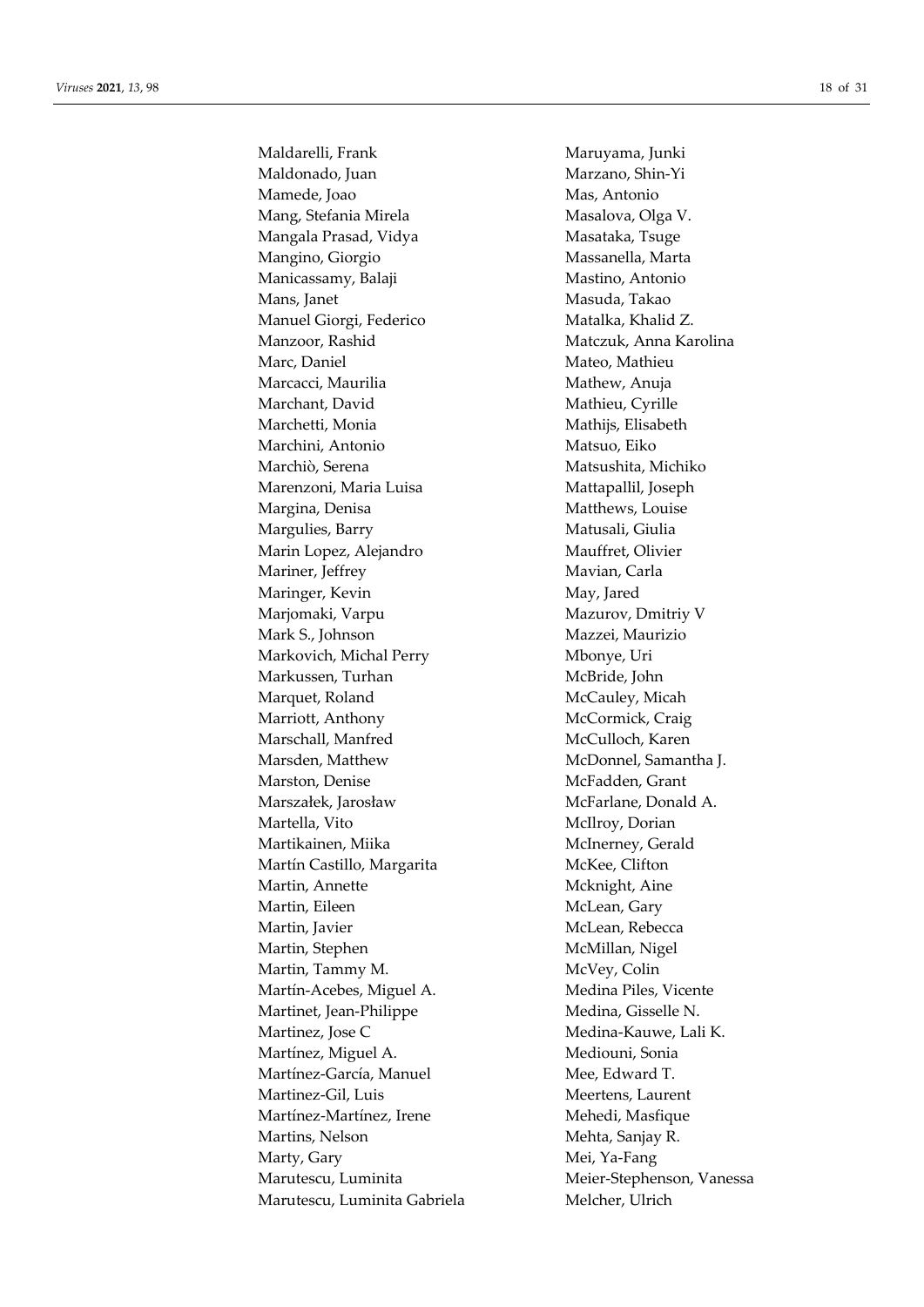Melikian, Gregory Mocarski, Edward Meliopoulos, Victoria A Mochizuki, Tomofumi Melzer, Michael J. Modahl, Cassandra Mena, Ignacio Modha, Sejal Mencia Caballero, Mario Moens, Ugo Lionel Mendoza, Emelissa Mohanty, Smita Menéndez-Arias, Luis Möhl, Britta Meng, Xiangchao Mohr, Emma L. Menne, Stephan Mohsen, Mohsen, Mona Menzo, Stefano Mok, Chris C.P. Mergia, Ayalew Molineux, Ian Merkling, Sarah Helene Monne, Isabella Mesci, Pinar Montagutełłi, Xavier Meškys, Rolandas Montassier, Helio J. Mesri, Enrique Montes, Nuria Metifiot, Mathieu Montoya, Maria Metz, Stefan Moore, Nicholas M. Metz, Stefan W. Moore, Patrick Metzger, Michael Morabito, Kaitlyn M. Metzner, Karin Moraes, Theo Meurens, Francois Morais, Marc Meurs, Eliane Moraru, Liliana Cristina Meuti, Megan Mordecai, Gideon Meyer, Florencia Moreno, Miguel Meyer, Gilles Morgan, Ethan Meyer, Hermann Morgan, Ethan L. Meyer, Justin Mori, Yasuko Meyers, Craig Morimoto, Kinjiro Miao, Qiuhong Morita, Eiji Michaux, J. R. Morley, Valerie Michon, Thierry Morozov, Igor Miesen, Pascal Morozova, Olga Milani, Adelaide Morozova, Vera V. Milani, Mario Morris, Mhairi Milavetz, Barry Morrison, Juliet Millard, Andrew D. Moss, Bernard Miller, W. Allen Mossel, Eric Miller-Saunders, Kristi Mostafa, Ahmed Millet, Jean K. Mousa, Jarrod J. Minematsu, Toshio Moutailler, Sara Mirabelli, Carmen Moutelíková, Romana Miranda, Carla Mucker, Eric M. Mühlberger, Elke Mishra, Awdhesh Mukhopadhyay, Tuli Mitsuru, Okuwaki Mulder, Lubbertus Miyashita, Shuhei Mulkey, Sarah Miyazawa, Masaaki Mullarkey, Caitlin Mizukami, Shusaku Müller, Barbara

Merino, Jose Joaquin Monguió-Tortajada, Marta Millard, Andrew Morrison, Thomas E. "Tem" Mlera, Luwanika Muller, David Alexander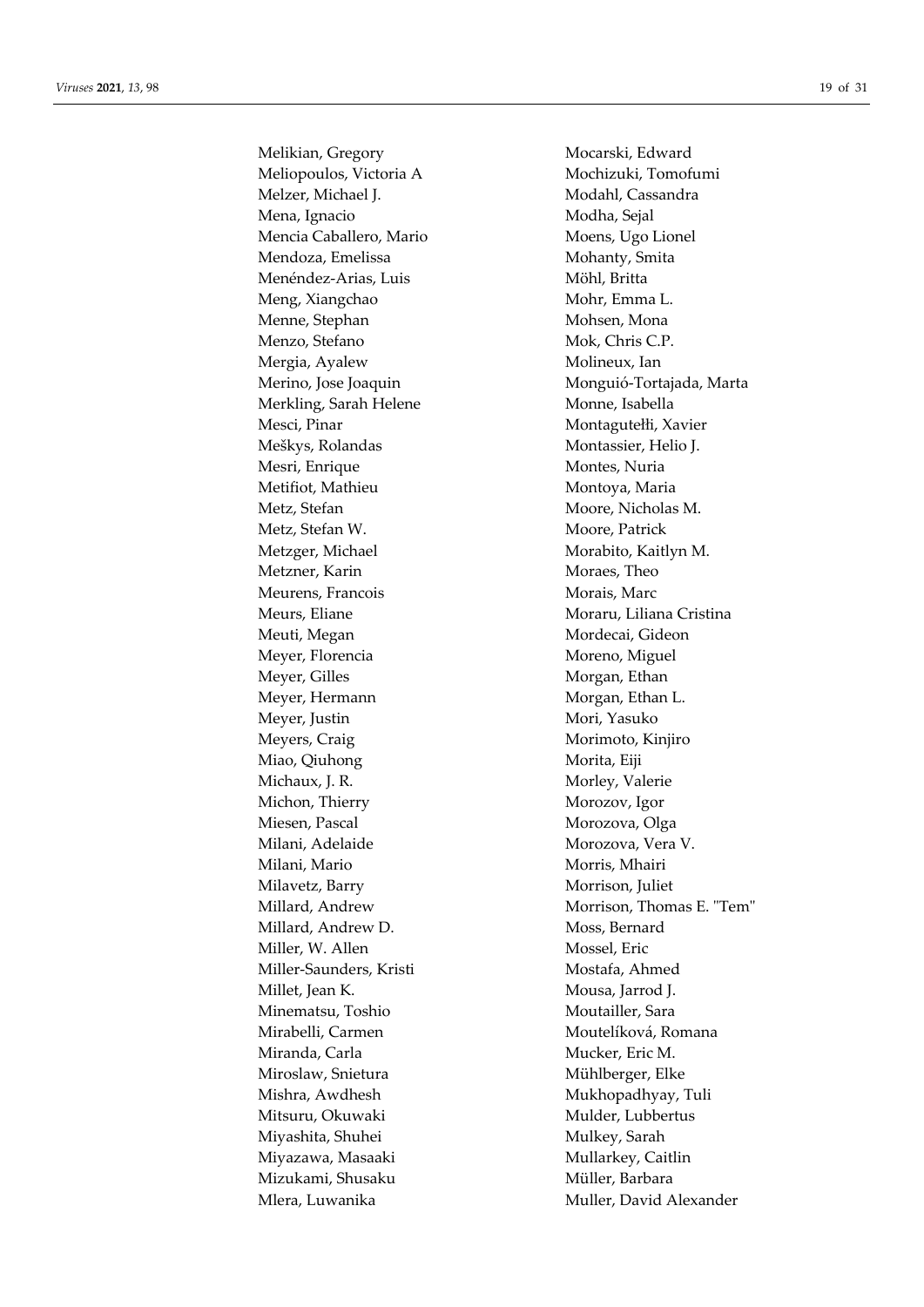Müller, Janis Nawrot, Robert Muller, Mandy Nayak, Tapan Munk, Carsten Nazli, Aisha Muñoz-Barroso, Isabel Neerukonda, Sabarinath Muntean, Alexandru Andrei Nejman-Faleńczyk, Bożena Murakami, Hironobu Nekhai, Sergei Murakami, Kosuke Nelson, Scott W. Murakami, Shin Nemes, Katalin Murakami, Yoshiki Nerva, Luca Muramatsu, Masamichi Netherton, Christopher L. Murata, Takayuki Neufeldt, Christopher John Muriaux, Delphine Neuman, Benjamin Murillo, Rosa Neumann, Donna Murota, Katsunori Nevola, Riccardo Murovska, Modra Nice, Timothy Murovska, Modra F. Nicoletti, Loredana Murphy, Alex M Niedźwiedzka-Rystwej, Paulina Murphy, Eain Nielsen, Tue Kjærgaard Murray, Shannon M. Niepmann, Michael Musalgaonkar, Sharmishtha Niespodziana, Katarzyna Mustafa, Ghazala Nigam, Deepti Muthu Karuppan, Mohan Kumar Niikura, Masahiro Mutoloki, Stephen Nishigaki, Kazuo Muxel, Sandra Marcia Nishihara, Hidenori Myers, Dean Nishizono, Akira Myung, Heejoon Nisole, Sébastien Nachbagauer, Raffael Nissimov, Jozef Naesens, Lieve Nistal-Villán, Estanislao Nagafuchi, Seiho Njeumi, Felix Nagai, Makoto Nofemela, Robert S. Nagasaka, Kazunori Nogales, Aitor Naghavi, Mojgan H. Nogalski, Maciej Naguib, Mahmoud Noguchi, Yoshihiro Naik, Shruthi Nogueira, Mauricio Naji, Hassan S. Noris, Emanuela Nakagawa, Koji Novacek, Jiri Nakagawa, So Novelli, Giuseppe Nakahara, Kenji S. Novosel, Dinko Nakahara, Tomomi Nowotny, Norbert Nakakita, Shin-ichi Nuesch, Jurg Nakanishi, Akira Nüesch, Jürg Nakauchi, Mina **Nugen**, Sam Nakayama, Eri **Nunberg**, Jack Nakayashiki, Hitoshi Nunez, Alejandro Nakazawa, Yoshinori Núñez, José Ignacio Nanbo, Asuka O'Connor, Christine Nasar, Farooq Ode, Hirotaka Navarro, Beatriz **Navarro, Beatriz Navarro, Beatriz Odendall**, Charlotte Navas-Martin, Sonia Oesterle, Paul Navratil, Vincent Offerdahl, Danielle K. Nawrocki, Steffan T. Ogasawara, Noriko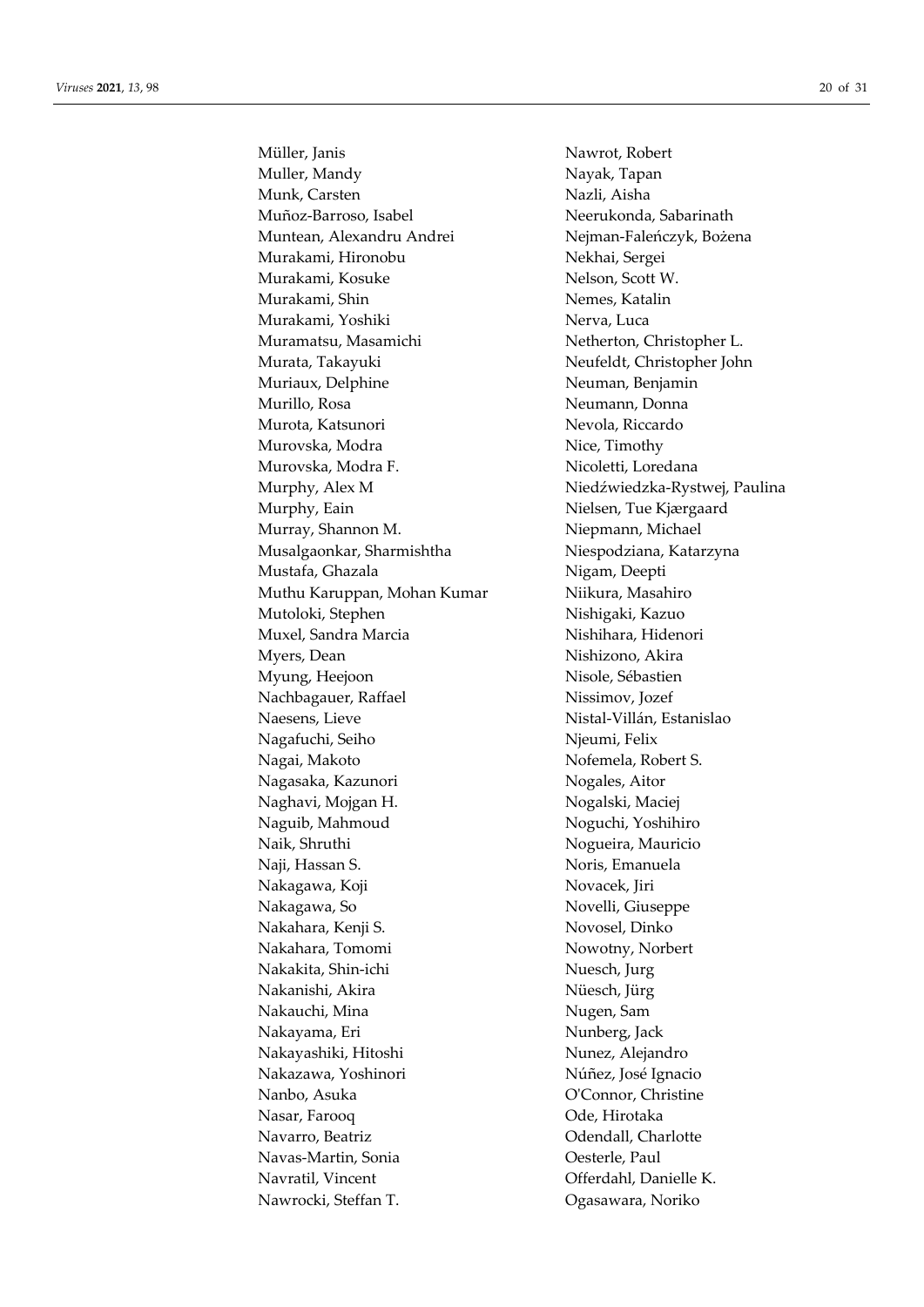Ogden, Kristen Paixão, Enny S. Ogembo, Javier Pajkrt, Dasja Ogino, Tomoaki Palamara, Anna Teresa Ohshima, Takayuki Palinski, Rachel Oka, Tomoichiro Palmenberg, Ann C. Okabayashi, Tamaki Palukaitis, Peter Okamoto, Hiroaki Pandey, Krishan K. Okamoto, Shigefumi Pandit, Aridaman Okayama, Akihiko Panfil, Amanda Okazaki, Katsunori Panganiban, Antonito Oksanen, Hanna Panicz, Remigiusz Olagoke, Olusola Pantůček, Roman Olds, Cassandra L. Papin, James F. Olech, Monika Pappu, Hanu Olejniczak, Marta Paquin-Proulx, Dominic Olejnik-Schmidt, Agnieszka Paradkar, Prasad Olety, Balaji Paran, Nir Oliver, JoAnne Parcells, Mark Olson, Kenneth Parissi, Vincent Ong, David S.Y. Park, Eujin Onomoto, Koji Park, Junsoo Oomens, Antonius (Tom) Parks, Griffith Opekun, Antone Robert Parolin, Cristina Orchard, Robert Parra, Gabriel Orlova, Elena V. Parreira, Ricardo Orłowska, Anna Parrish, Colin Ornelles, David Parsons, Matthew Orrú, Christina Pascal, Steven M. Ortega, Joseph Thomas Pascalis, Hervé Ortego, Javier Pasdeloup, David Oscar D., Salomón Paskaleva, Elena Osolodkin, Dmitry Passler, Thomas OSSIBOFF, Robert J. Pastorek, Jaromir Ottmann, Michèle Patel, Trushar R. Otulak-Kozieł, Katarzyna Pathak, Vinay K. Ouwendijk, Werner J. D. Patil, Basavaprabhu Øynebråten, Inger Patterson, Steven Ozawa, Makoto Patterson-West, Jennifer Ozbun, Michelle Paulauskas, Algimantas Pacenti, Monia Paupy, Christophe Pacheco, Beatriz Pavelko, Kevin D. Pacioni, Carlo Pavesi, Angelo Paczesny, Jan Pavlov, Konstantin Padhi, Bhaja Krushna Pawlak, Aleksandra Paes, Marciano Viana Paxton, Robert Paeshuyse, Jan Payne, Susan Pagán, Israel Pazgier, Marzena Page-Karjian, Annie Pearson, Angela Paillart, Jean Christophe PECHEUR, Eve Paillot, Romain Peci, Adriana

Osna, Natalia Passaes, Caroline Pereira Bittencourt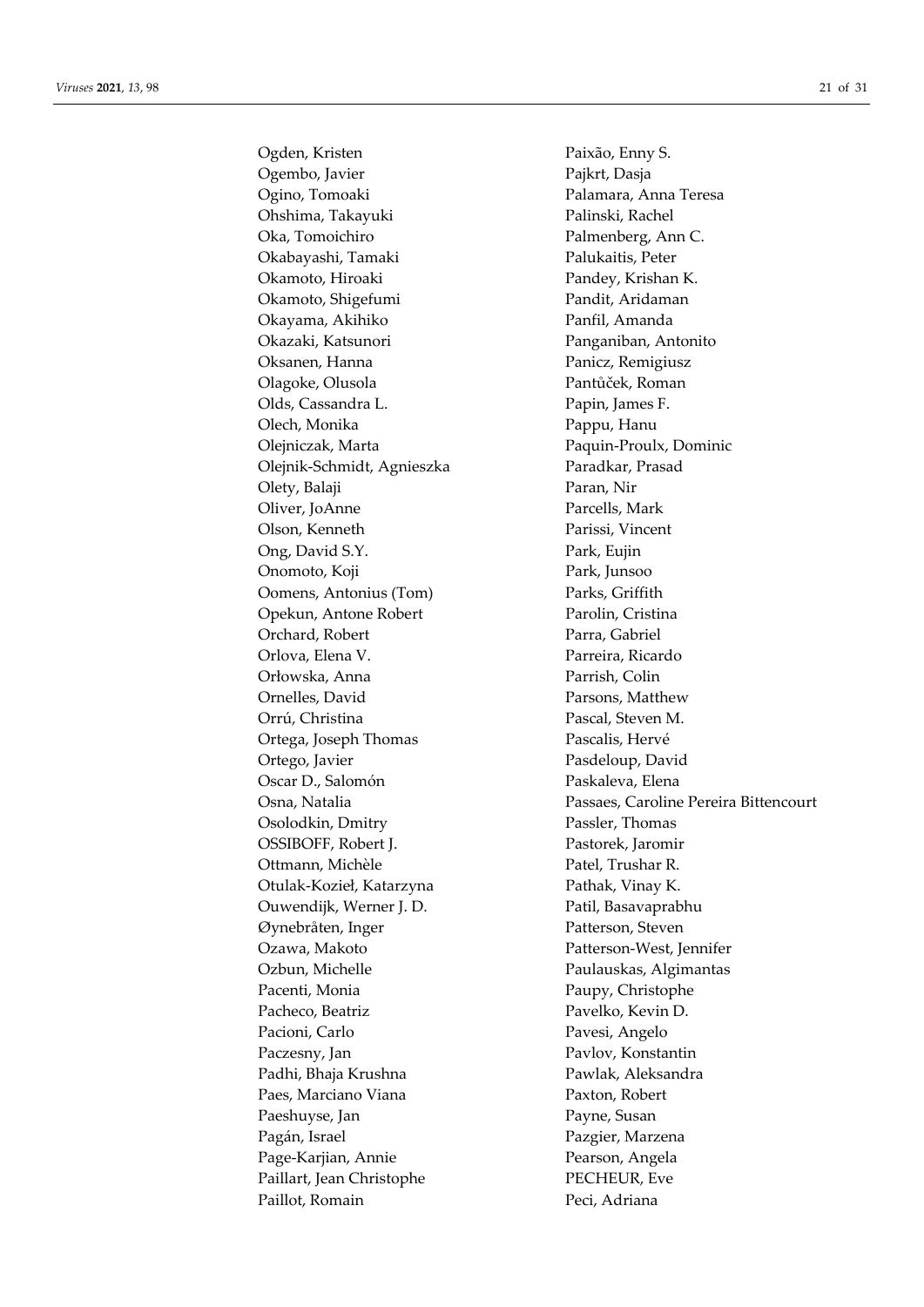Pedersen, Finn Skou Pincus, Seth Pedrera, Miriam Pingarilho, Marta Peeters, Ben P. H. Pintel, David Pegan, Scott D. Pinto, Amelia K. Pei, Jingjing Pinto, Rosa M Pei, Yonggang Pipas, James M. Peitsch, Manuel Claude Pires, Diana Pelchat, Martin Pischke, Sven Pelka, Peter Pistello, Mauro Pena, Lindomar José Pittau, Marco Penades, Jose Pizzorno, Marie Peng, Chen Plattet, Philippe Penna, Claudia Pleckaityte, Milda Pénzes, Judit Penper, Richard Perdoni, Federica Pleshakova, Tatyana O. Pereira, Carla Pöhlmann, Stefan Pereira, Roberto Pokorski, Mieczyslaw Perelson, Alan Polak, Mirosław Paweł Pérez Artés, Encarnación Polonis, Victoria Perez Sepulveda, Blanca Polyak, Stephen Perez, Daniel Polz-Dacewicz, Małgorzata Pérez, Lester J. Pomar, Leó Perez-Sautu, Unai Pompon, Julien Persson, Ingmar Poncet, Didier Peterlin, Boris Ponraj, Prabakaran Petraityte-Burneikiene, Rasa Ponsero, Alise J. Petráš, Marek Ponz, Fernando Petrillo, Marco Pop, Tudor Lucian Petrov, Anton Popham, Holly J. Petruzziello, Arnolfo Possee, Robert Petry, Klaus Potapov, Sergey A. Petrzik, Karel Poteat, Tonia Pettersson, John Poterszman, Arnaud Pettersson, Ulf Potokar, Maja Peyambari, Mahtab Poulet, Hervé Pfaender, Stephanie Poulicard, Nils Pfaller, Christian Pouliopoulos, Antonis Pfeffer, Martin Poulson, Rebecca Phalen, David Powers, Ann Phan, Tung Powis, Simon John Piancatelli, Daniela Prabakaran, Mookkan Piantadosi, Anne Pradines, Bruno Piazza, Rocco Prevelige Ir., Peter E. Pichat, Pierre Preziuso, Silvia Pierangeli, Alessandra Price, Patricia Pietersen, Gerhard Prischi, Filippo Pietrancosta, Nicolas Priyamvada, Lalita Piilman, Gorben Prodělalová, Jana Pikula, Anna Prokhorov, Nikolai Pilalas, Dimitrios Prosperi, Alice Pilotto, Mariana Proverbio, Daniela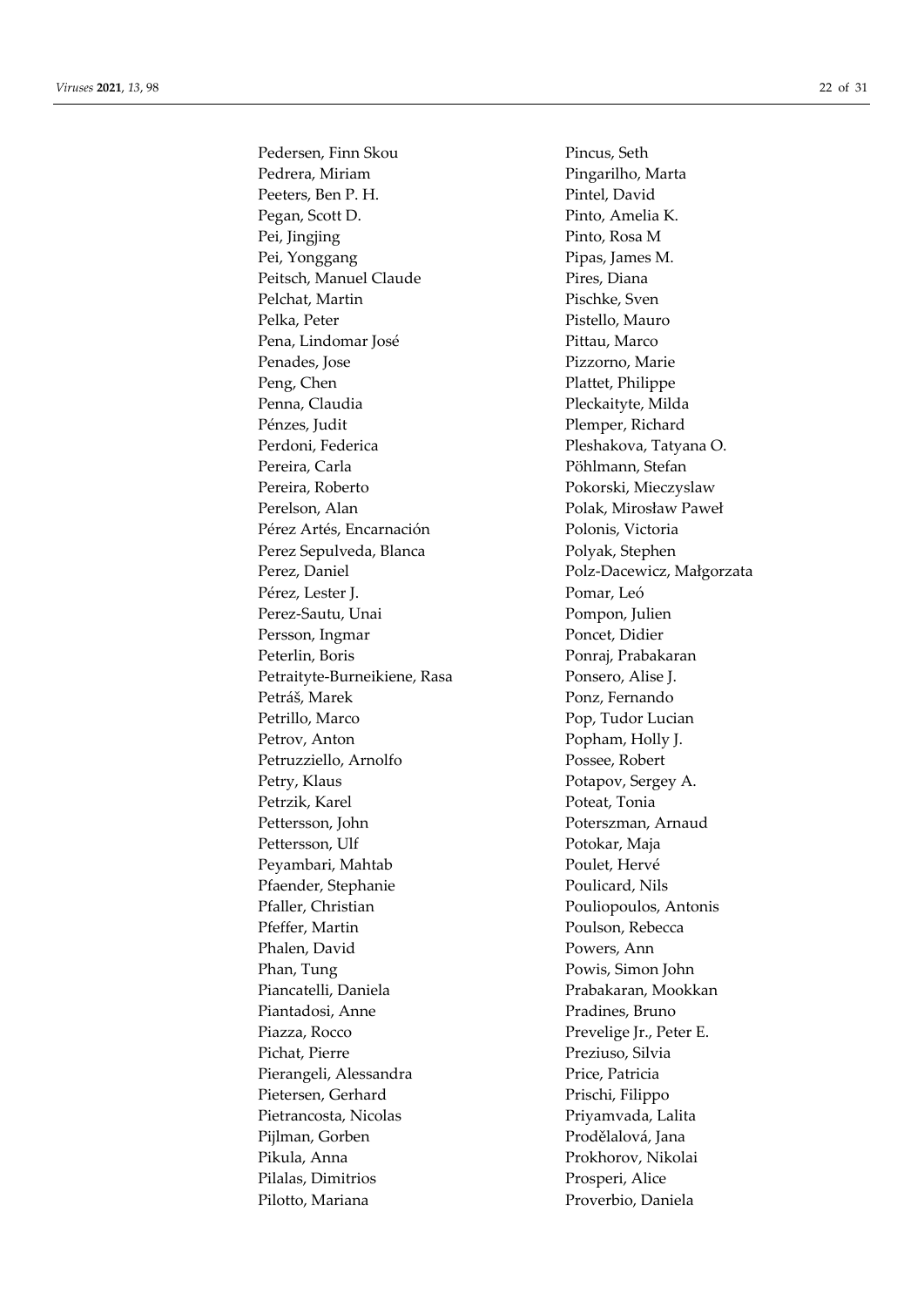Puchol, Sandra Martínez Rayner, Jonathan Puertas, Maria Carmen Razzuoli, Elisabetta Puff, Christina Read, Andrew Puig-Barberà, Juan Rebollo, Rita Pullan, Steven T. **Redd**, Andrew Punga, Tanel Reddy Bolla, Jani Puray-Chavez, Maritza N. Reddy, Sanjay Qin, Zhiqiang **Reddy, Vijay** Reddy, Vijay Qiu, Hua-Ji Reddy, Vishwanatha R.A.P. Qu, Bingqian Redwood, Alec Qu, Feng Regla-Nava, Jose A. Quackenbush, Sandra Regoes, Roland Quadeer, Ahmed A. Sandwich and Reguera, Juan Quéré, Pascale **Regunath, Hariharan** Quesada, Ernesto Reichel, Michael P. Quigley, Bonnie L. **Reid**, Scott Quiñones-Mateu, Miguel E. Reid, St Patrick Rabalski, Lukasz **Reid, Steven** Racine, Trina Reid, William Radke, Jay R<br>
Reina, Ramsés Radlinska, Monika Reineke, Lucas Radoshitzky, Sheli R. Keis, Ana Ragan, Izabela **Ren**, Ping Raghavan, Sudhir **Resa-Infante**, Patricia Ragonnert-Cronin, Manon Rety, Stephane Ragonnet-Cronin, Manon Reuscher, Carina Ragupathy, Viswanath Revill, Peter Rahman, Motiur **Reyes-Sandoval, Arturo** Rai, Devendra Kumar Reynolds, Mary Rainey, Stephanie Richardson, Julia Rajão, Daniela S. Richman, Douglas D. Rajarapu, Swapna Priya **Richner**, Justin Rajarathnam, Krishna **Richner**, Justin M. Rajko-Nenow, Paulina Richt, Juergen Rakonjac, Jasna Riedel, Christiane Rakotondrafara, Aurelie Rieder, Elizabeth Ramanathan, Palaniappan Riera, Marta Ramette, Alban Rigling, Daniel Ramirez, Hugo Riley, Kasandra J. Ranadheera, Senaka Rim, John Hoon Ranawade, Ayush **Rimstad, Espen** Randazzo, Walter **Rinder**, Monika Rappocciolo, Giovanna and Risch, Martin Rashed, Arash Rissanen, Ilona Rastelli, Eugenio Rittschof, Clare Rathinam, Navanietha Krishnaraj Rivas, Carmen Rathore, Abhay PS Riveiro-Barciela, Mar Ratmann, Oliver **Rivero-Luárez**, Antonio Rausch, Jason W. **Rizvanov**, Albert Ravelonandro, Michel Robert, Philippe Ray, Ratna Roberts, John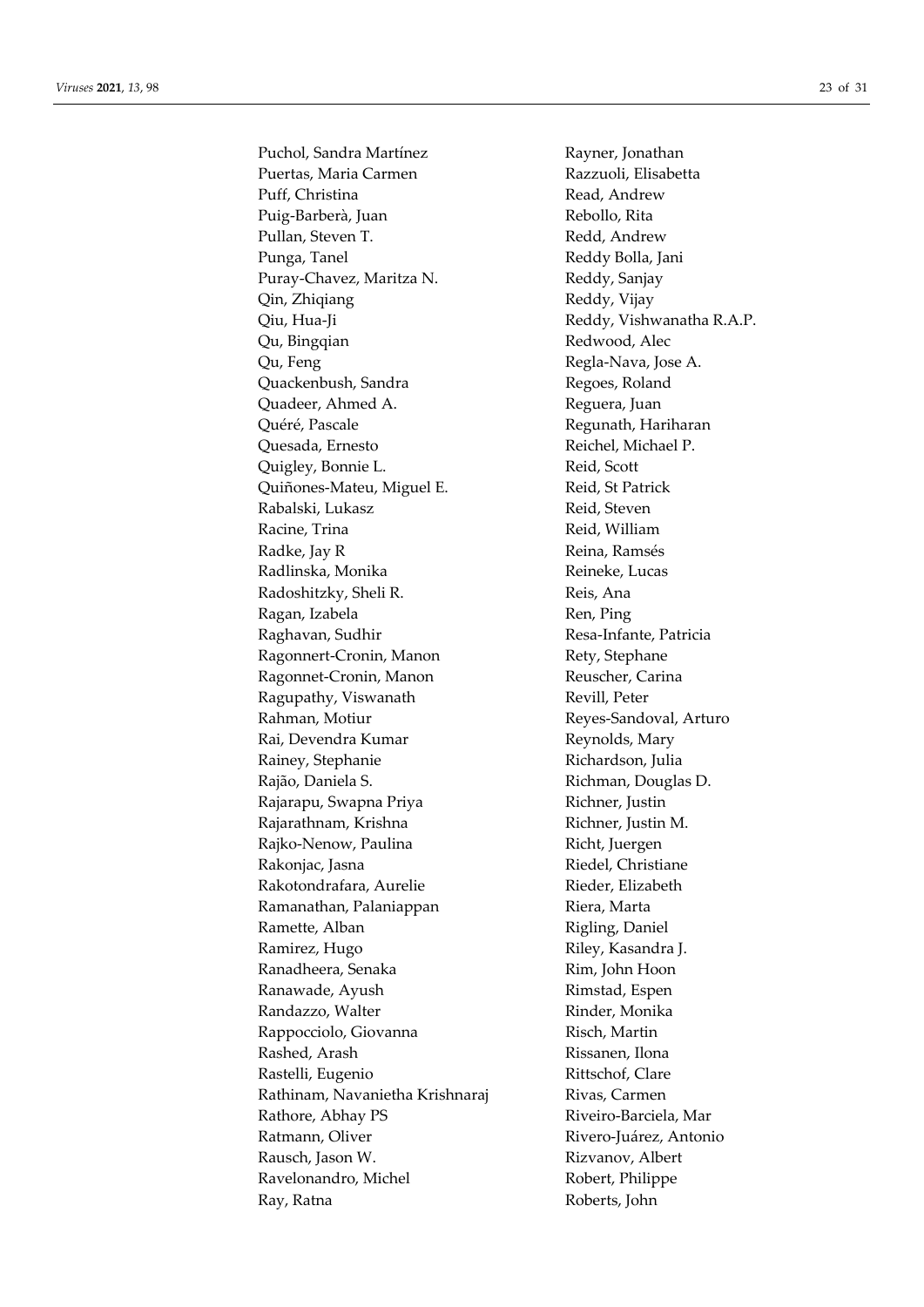Robinson, Karl Ruggli, Nicolas Robinson, Sally R. **Ruigrok**, Rob W.H. Roby, Justin A. **Ruiz-Garcia**, Ana Belen Rockett, Rebecca J Ruiz-Garcia, Leticia Rockman, Steven Rumbou, Artemis Rodo, Carlota **Ruml**, Tomas Rodriguez, Fernando Rumlová, Michaela Rodríguez, Fernando Rusanen, Juuso Rodriguez-Andres, Julio Rusconi, Stefano Rodríguez-Calleja, Jose María Russell, Rod Rodríguez-Díaz, Jesús Rut, Wioletta Rodriguez-Valera, Francisco Ryabov, Eugene Rogier, Bodewes Rybka, Jakub Dalibor Rohrmann, George F Rynda-Apple, Agnieszka Romalde, Jesús L. Ryndock, Eric Romano, Patricia Silvia Ryu, Sangryeol Romerio, Fabio **Saad**, Jamil Ronca, Shannon Sacco, Randy E. Rong, Chan Kuan Sadaoka, Tomohiko Rong, Lijun Saelens, Xavier Root, Michael J. Safak, Mahmut Roques, Pierre Saha, Ipsita Rosa, Bruce A. Sahani, Rajkumar Rosa, Cristina  $S$ ahoo, Malaya Kumar Rose, Karrie Saitoh, Akihiko Rosenthal, Maria **Naria Naria Saitou, Naruya** Ross, Perran Sakai, Hiroyasu Rossetto, Cyprian C. Sakamaki, Ippei Rossi, Gianpaolo Sakellariou, Dikaios Rossier, Ombeline Saksela, Kalle Rost, Gergely Saláková, Martina Rostal, Melinda Salama, Sofie R. Rothenberger, Sylvia Salánki, Katalin Rothenburg, Stefan Salata, Cristiano Rotondo, John Cahrles Saleh, Fatima A. Roubalova, Katerina Salman, M. D. Rouillé, Yves Salpini, Romina Rousso, Itay Salter, Jason D. Routh, Andrew Salvato, Maria Routhu, Nanda Kishore Salvetti, Anna Roux, Simon Samarasinghe, Amali Rowland-Jones, Sarah Samiotaki, Martina Rowley, Paul Andrew Samy, Ahmed Royo, Luis J. Samy, Ravi Rozek, Wojciech Sanchez, David Jesse Ruaro, Barbara (Gloria) (Sanchez, Gloria) Rückert, Claudia Sanchez-Lockhart, Mariano Rudd, Penny Sánchez-Madrid, Francisco Rudra, Arnab Sandro, Rolesu Rueppell, Olav Sang, Yongming

Robinson, Chris Ruggiero, Giuseppina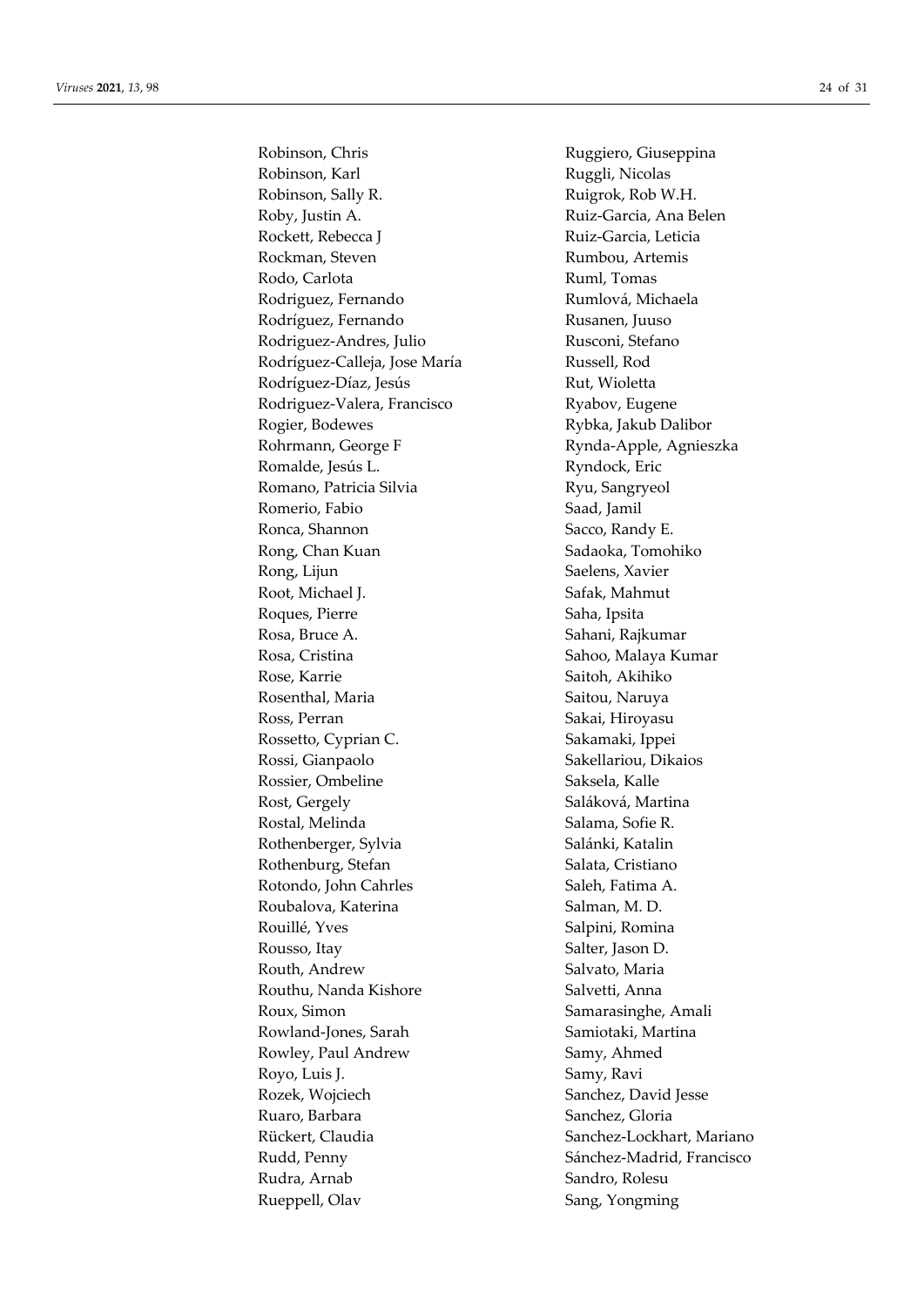Sangster, Mark Y. Schreiber, Michael Sankale, Jean-Louis Schrier, Rachel Sanna, Giuseppina Schroeder, Declan Sano, Teruo Schrum, Adam Sansone, Pasquale Schubert, Grit Santiago-Rodriguez, Tasha Marie Schubert, Ulrich Santoro, Maria Mercedes Schuetz, Alexandra Santos, Ricardo Schuler Faccini, Lavinia Santoso, Netty Schultz, David Sanz Muñoz, Ivan Schultz, Thomas Sapp, Martin Sapp, Martin Schulz, Claudia Sarathy, Vanessa V. Schumpp, Olivier Sargueil, Bruno Schvoerer, E. Saribaş, Abdullah Sami Schwartz, David A. Sarid, Ronit Schwarz, Anke Sariol, Carlos Schweizer, Matthias Sarker, Subir Sealy, Joshua Sarr, Moussa Sediva, Anna Sarute, Nicolas Seferovic, Maxim D. Satheshkumar, Panayampalli Subbian Segalés, Joaquim Sato, Hironori Sekiguchi, Satoshi Sattentau, Quentin Sekijima, Masakazu Sauder, Christian Seley-Radtke, Katherine Saulle, Irma Semino, Carlos Sauter, Daniel Semler, Bert L. Sautto, Giuseppe A. Sencanski, Milan Savenkov, Eugene Seo, Sang Heui Savic, Vladimir Savic, Vladimir Serra-Moreno, Ruth Saxena, Pooja Serwer, Philip Scallan, Martina Setny, Piotr Scarborough, Robert J. Sewald, Katherina Scaturro, Pietro Sewald, Xaver Schachner, Adena Sgouralis, Ioannis Schairer, Cynthia Shackelford, Julia Scharf, Birgit Shah, Priya Schemmerer, Mathias Shahi, Shahi, Shailesh K. Scheuermann, Richard H. Shamay, Meir Schildgen, Oliver Sharma, Lokesh Schildgen, Olivier Sharp, Claire Schmidt, Aaron G. Sharp, Natasha J. Schmidt, Peter Thelin Sharshov, Kirill Schmidt, Philip Shaw, Andrew Schmidtke, Michaela Sheehy, Noreen Schneider-Schaulies, Juergen Sherer, Nathan Schneidman-Duhovny, Dina Shestopalov, Alexander M Schnierle, Barbara S. Shi, Mang Schoen, Robert T. Shiba, Kiyotaka Schols, Dominique Shih, Chiaho Schommers, Philipp Shim, Hyunbo Schönrich, Günther Shimoda, Michiko Schotta, Gunnar Shimojima, Masayuki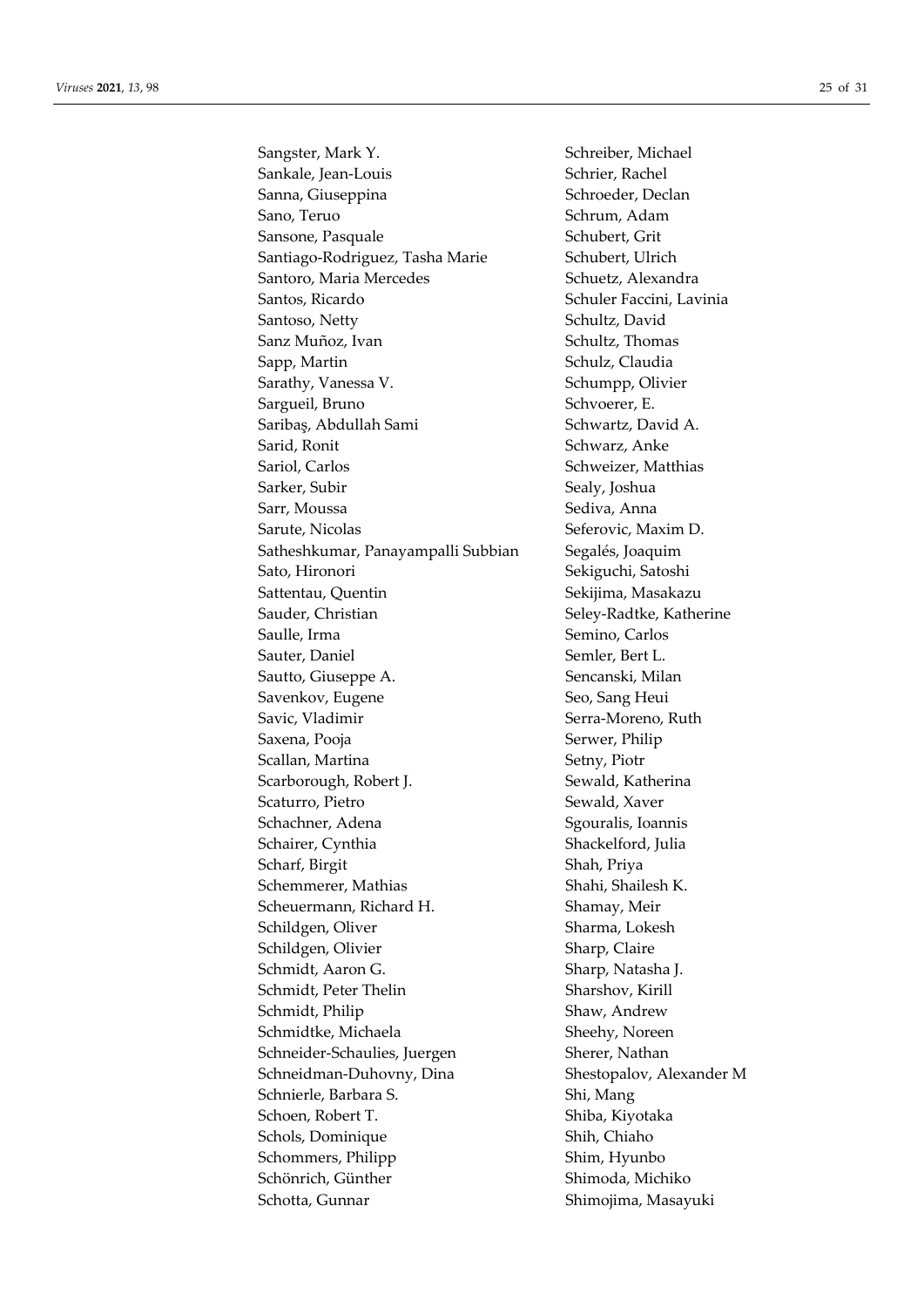Shimura, Hanako Smura, Teemu Shin, Hyun-Jin Snoeck, Chantal J. Shin, Ok Sarah Snow, Jonathan W. Shinkai, Yoichi Söderberg-Naucler, Cecilia Shioda, Tatsuo Söderlund-Venermo, Maria Shiokawa, Mai  $Sohn$ , Seonghyang Shirai, Jyunsuke Sokoloski, Kevin Shirato, Haruko Sokolova, Olga S. Shisler, Joanna Solana, Rafael Shivanna, Vinay Solis, Morgane Shpacovitch, Victoria Sollai, Giorgia Shriner, Susan Solmaz, Sozanne Shukla, Deepak Solovyev, Andrey Sicheritz-Pontén, Thomas Sompuram, Seshi Siddappa, Byrareddy Song, Jianxun Siddharthan, Venkatraman Song, Min-Suk Sieben, Christian Song, Moon Jung Signorini, Lucia Sooryanarain, Harini Silva, Ricardo Soriano, Vicente Silva, Walter Soudeyns, Hugo Silveira, Cynthia Sousa, Angela Simon, François Souza, Menira Simpson, David J. Sozzi, Enrica Sin, Jon Spada, Eva Sinderewicz, Emilia Sparger, Elizabeth Singanalur, Nagendrakumar Balasubramanian Spathis, Aris T. Singh, Gurdeep Spatz, Stephen Sinigaglia, Alessandro Speck, Peter G. Sinkins, Steven Spengler, Jessica R. Sioofy-Khojine, Amirbabak Spiegel, Martin Sironen, Tarja Spiro, David J. Sistla, Srinivas Sridhar, Siddharth Skelly, Deanne Stadejek, Tomasz Skurnik, Mikael Stafford, Graham P. Slavcev, Roderick Stainton, Daisy Śliwińska-Wilczewska, Sylwia Stamminger, Thomas Sloan, Chantel Sloan, Chantel Stanifer, Megan L. Sluis-Cremer, Nicolas Stanton, James B. Smartt, Chelsea T. Stapleford, Kenneth Smerdou, Cristian Stapleford, Kenneth A. Smith, Bruce Stapleton, Jack Smith, Donald Stavolone, Livia Smith, Doug Stavrou, Spyridon Smith, Gregory Steel, Laura F. Smith, Jessica Steger, Gerhard Smith, Lauren M. Steger, Gertrud Smith, Thomas Steinbach, Falko Smith, Todd G. Steinmann, Eike Smithgall, Thomas E. Stepanova, Ekaterina Smodiš Škerl, Maja Stephens, Edward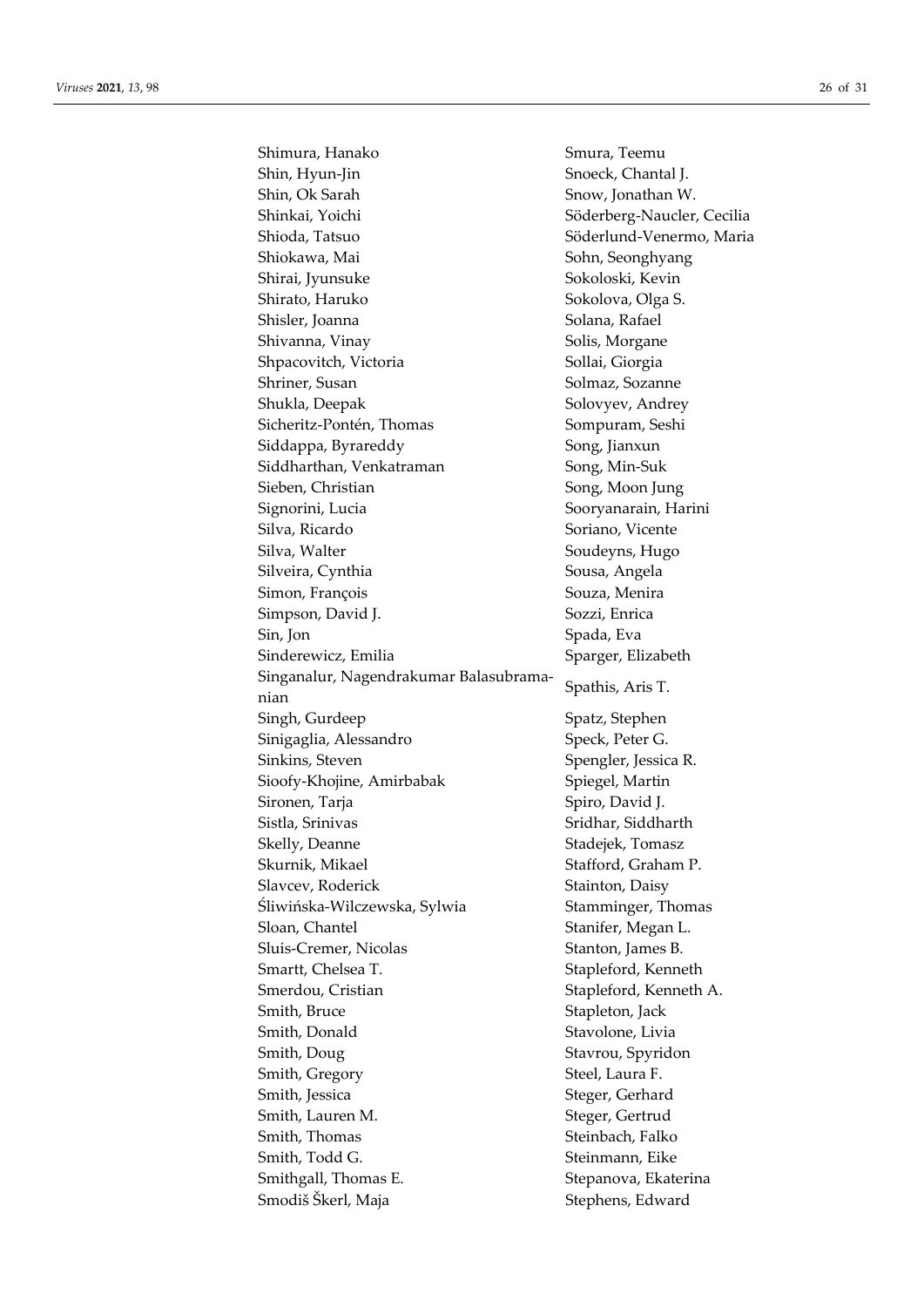Sternberg-Lewerin, Susanna Takahashi, Tomoko STEVANOVIC, Jevrosima Takano, Tomomi Steyer, Dr. Andrej Takeda, Shigeki Stobart, Christopher Takemura, Masaharu Stone, Daniel Takeuchi, Rikiya Stoye, Jonathan Paul Takeuchi, Yasuhiro Strand, Micheline K. Takimoto, Toru Strecker, Thomas Takizawa, Naoki Strong, Jim Talker, Stephanie Strutt, Tara M. Tamba, Marco Stuart, Patrick Tamori, Akihiro Stubenrauch, Frank Tan, Wenbin Stukelj, Marina Tanaka, Yoshikazu Su, Weiheng Tandon, Ritesh Suárez, Nicolás M. Tang, Qiyi Subbiah, Jeeva Taniguchi, Koki Subr, Zdeno Taniguchi, Satoshi Šubr, Zdeno Tao, Pan Sucena, Élio Tarasova, Ol'Ga A. Suenaga, Hikaru Tarlinton, Rachael Suffredini, Elisabetta Taskinen, Sara Sukumaran, Sunitha Tate, Michelle Sullivan, Brian M. Tate, Shin-Ichi Sullivan, Chris Tatsuya, Kato Sulzenbacher, Gerlind Tattersall, Peter Summers, Michael Taube, Stefan Sun, Caijun Tauriainen, Sisko Sun, Haiyan Taus, Naomi Sun, Xiangjie Tavanti, Francesco Sun, Xiaoming Taylor, Adam Surapathrudu, Kanakala Taylor, Ian Susi, Petri Te Velthuis, Aartjan Sutton, Richard Tedbury, Philip Sutummaporn, Kripitch Telenitsky, Alice Suzuki, Tohru Tempera, Italo Svircev, Antonet Tempesta, Maria Sweeney, Trevor Tenenbaum, Tobias Swetnam, Daniele M. Teng, Lee Lee Świętoń, Edyta Teramoto, Tadahisa Switzer, William Teras, Riho Szakal, Evelin Terio, Valentina Szczepankowska, Agnieszka K. Terranova, Corrado Sztanke, Krzysztof Terryn, Sanne Szymczak, Aleksandra Teschke, Carolyn Tada, Rui Tessarz, Peter Tagad, Harichandra D. Testoni, Barbara Tai, Wanbo Thali, Markus Tai, William Chi-Shing Thanki, Anisha Mahendra Tajima, Motoshi Theuns, Sebastiaan Tajima, Motoshi Thiebes, Anja Lena Takada, Ayato Thiry, Etienne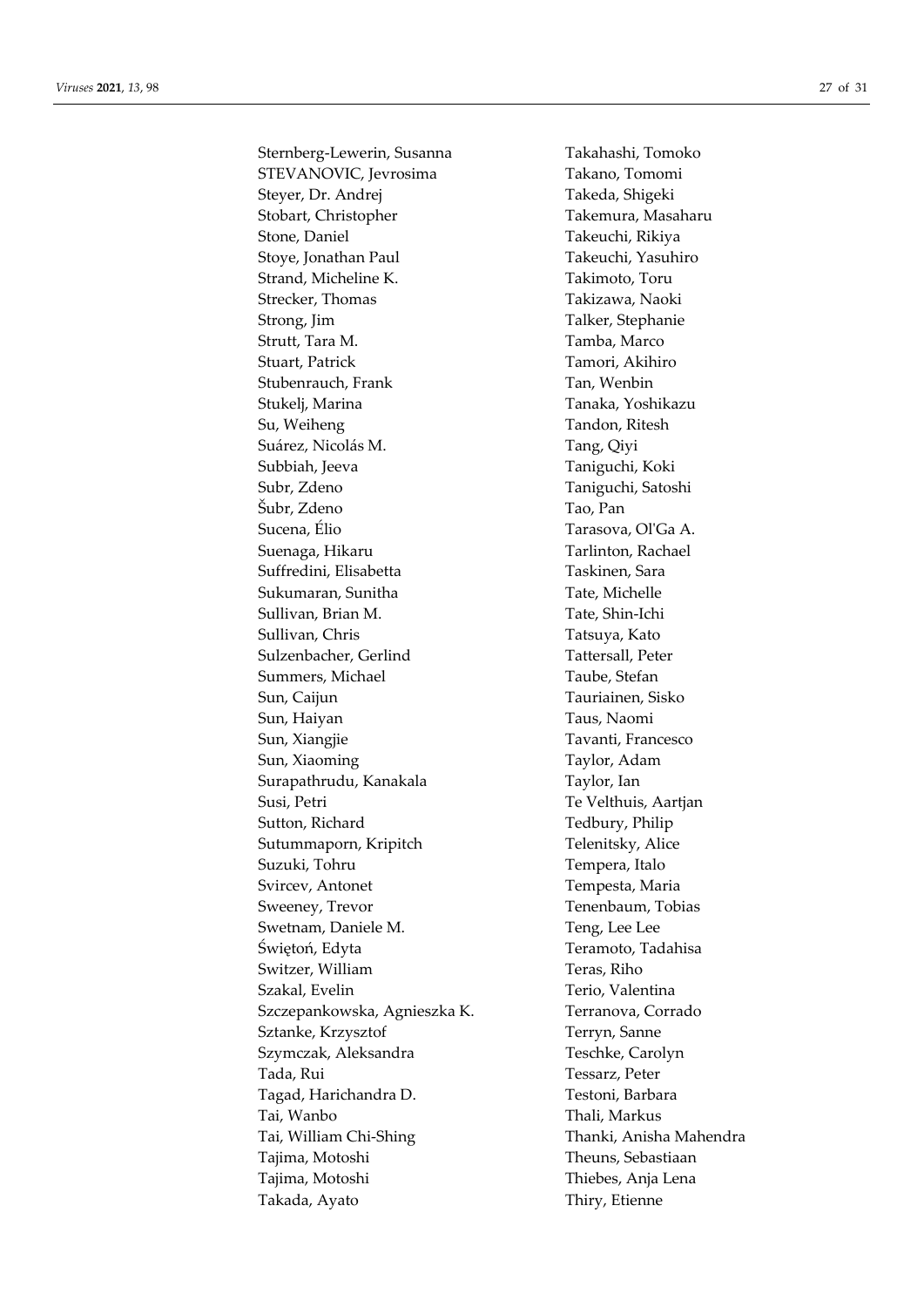Thomas, Julie Tsuge, Hideaki Thompson, Andrew J. Tsukamoto, Tetsuo Thompson, Jeremy Tsukiyama-Kohara, Kyoko Thwaites, Ryan S. Tsumoto, Kanta Tian, Yanping Tu, Thomas Tietjen, Ian Tucci, Joseph Tikoo, Suresh K. Tullman-Ercek, Danielle Timofeev, Vladimir I. Tully, Damien Tischer, Karsten Tuma, Roman Toborek, Michal Tumban, Ebenezer Todt, Daniel Tun, Mya Myat Ngwe Toffan, Anna Tungadi, Trisna Tognon, Mauro Tuomivirta, Tero Tohma, Kentaro Turchi, Chiara Tollenaere, Charlotte Turina, Massimo Tolstrup, Martin Turnbull, Matthew W. Tonelli, Michele Turner, Dann Tonetti, Michela G. Twarock, Reidun Tong, Shuping Tworowski, Dmitry Toniolo, Antonio Q. Tyagi, Mudit Tonni, Gabriele Tyrrell, D Lorne Toplak, Ivan Ucciferri, Claudio Torcia, Maria Gabriella Veda, Keiji Torre, Marialuisa **Vehara-Ichiki**, Tamaki Torres, Alice Ugaki, Masashi Tortorella, Domenico Ulaeto, David Torzewska, Agnieszka Ulbert, Sebastian Toth, Karoly Ulrich, Rainer Toubanaki, Dimitra Ulrich, Reiner Touzé, Antoine Unzai, Satoru Trabaud, Mary-Anne Upadhyay, Chitra Trapp, Sascha Upadhyay, Sandeep Trapp-Fragnet, Laëtitia Upton, Chris Travis, John Urayama, Shunichi Traylor-Knowles, Nikki Urbanelli, Lorena Treder, Krzysztof Urra, José Miguel Tremblay, Nicolas Usmani, Shariq Tripp, Ralph A. Usui, Tatsufumi Trobaugh, Derek Uversky, Vladimir Troyer, Ryan V Ivanov, Alexander Trubl, Gary Vaira, Anna Maria Truncaitė, Lidija Vales-Gomez, Mar Truniger, Verónica Valiakos, George Trus, Ivan Valkenburg, Sophie A. Tsai, Chi-Wei Valles, Steven Tsai, Jih-Jin Van Baalen, Minus Tsai, Ming-Han Van Borm, Steven Tsetsarkin, Konstantin A. Van Bortel, Wim Tso, For Yue Van De Klundert, Maarten

Thomas, John C. Tsourkas, Philippos Toussaint, Ariane Vermann and Umasuthan, Navaneethaiyer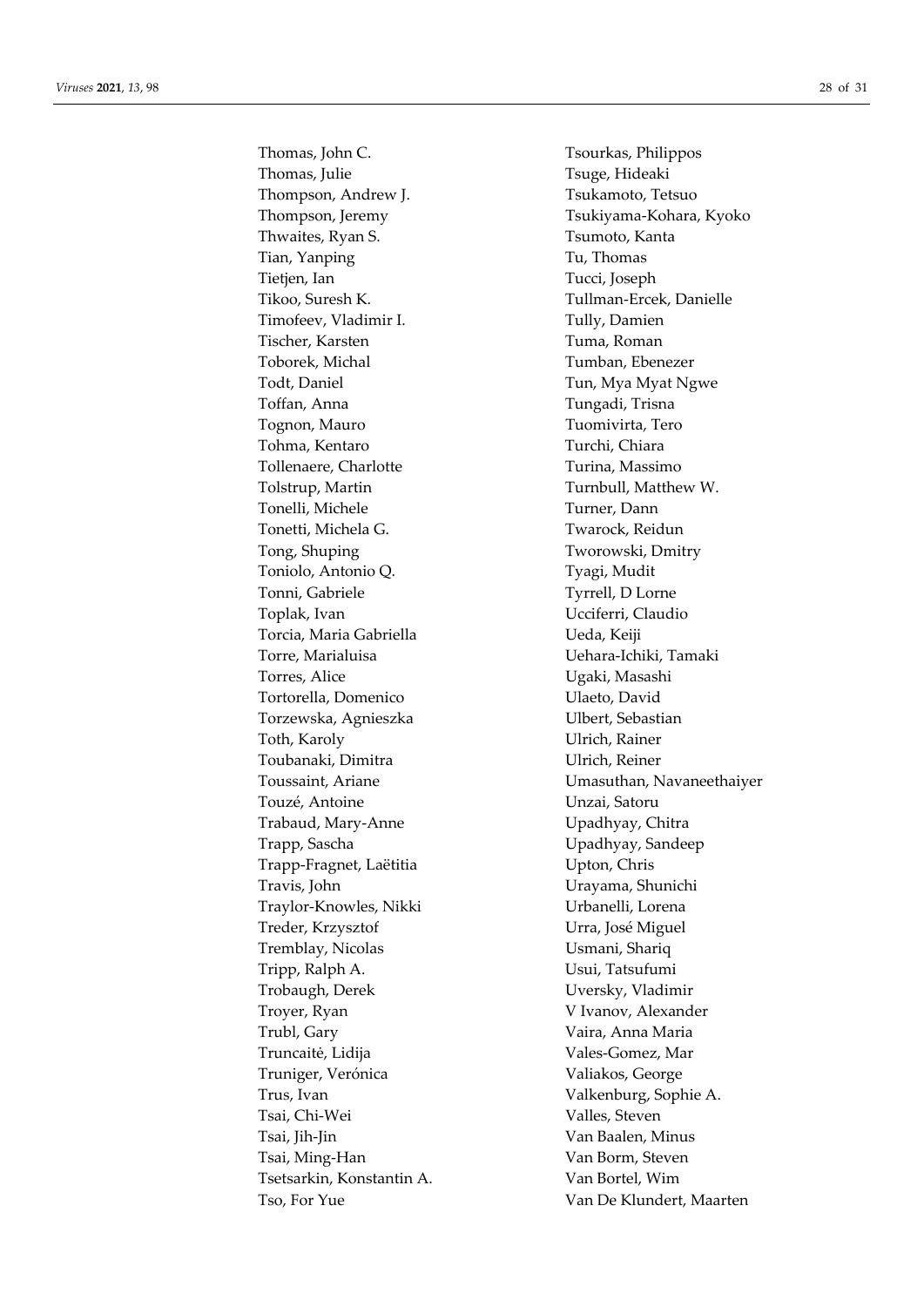Van De Vijver, David AMC Vlasova, Anastasia N. Van Den Hoogen, Bernadette Vogels, Chantal Van Den Hurk, Andrew Vogt, Peter K. Van Den Wollenberg, Diana J. M. Volchkova, Valentina Van Der Hoek, Lia Volle, Romain Van Der Kuyl, Antoinette Volz, Asisa Van Der Poel, Wim Von Dobschuetz, Sophie Van Der Sluis, Renée M. Von Laer, Dorothee Van Doorslaer, Koenraad Vranken, Wim Van Engelenburg, Schuyler Vu, Luan Van Etten, James Vujadinovic, Marija Van Gils, Marit J. Vuorinen, Tytti Van Lint, Carine Wadell, Göran Van Marle, Guido Wagemans, Jeroen Van Raaij, Mark Wakimoto, Hiroaki Van Rijn, Piet Waldorf, Kristana Adams Van Santen, Vicky Walker, Kathleen R VandeWoude, Sue Walker, Peter J. Vaney, Marie-Christine Walther, Paul Vanham, Guido Wan, Hongquan Vanlandingham, Dana Wan, William Vanpouille, Christophe Wang, Bo Varallyay, Eva Wang, Chihyang Varjak, Margus Wang, Ching-Ho Varsani, Arvind Wang, Chin-Tien Vassaux, Georges Wang, David Vasse, Marc Wang, Fun-In Vassilaki, Niki Wang, Hao-Ching Vassilakos, Nikon Wang, HURNG-YI Vázquez-Domínguez, Evaristo Wang, Jin Vecchio, Eleonora Wang, Jiongwei Velasco, Leonardo Wang, Juexin Velasco-Villa, Andrés **Wang**, Jun Venuprasad, Poojary **Wang, Leyi** Verchot, Jeanmarie Wang, Ling Vernick, Kenneth D. Wang, Nianshuang Vérollet, Christel Wang, Richard Verrier, Eloi R<br>Wang, Robert Y.-L. Viana, Mafalda **Wang, Xiaohong** Vidana Mateo, Beatriz Wang, Xiuqin Viejo-Borbolla, Abel Wang, Ying Vijayan, Madhuvanthi Wang, Zhengqiang Vilcek, Stefan Wang, Ziwen Vilibić-Čavlek, Tatjana Wang, Zongjie Vimalanathan, Selvarani Warner, Nadia Vinje, Jan Warrell, Mary Viranaicken, Wildriss Warrilow, David Visalli, Robert J. Wasniewski, Marine Visseaux, Benoit Watanabe, Satoru Vitour, Damien Watanabe, Shumpei Vivet-Boudou, Valérie Watanabe, Tokiko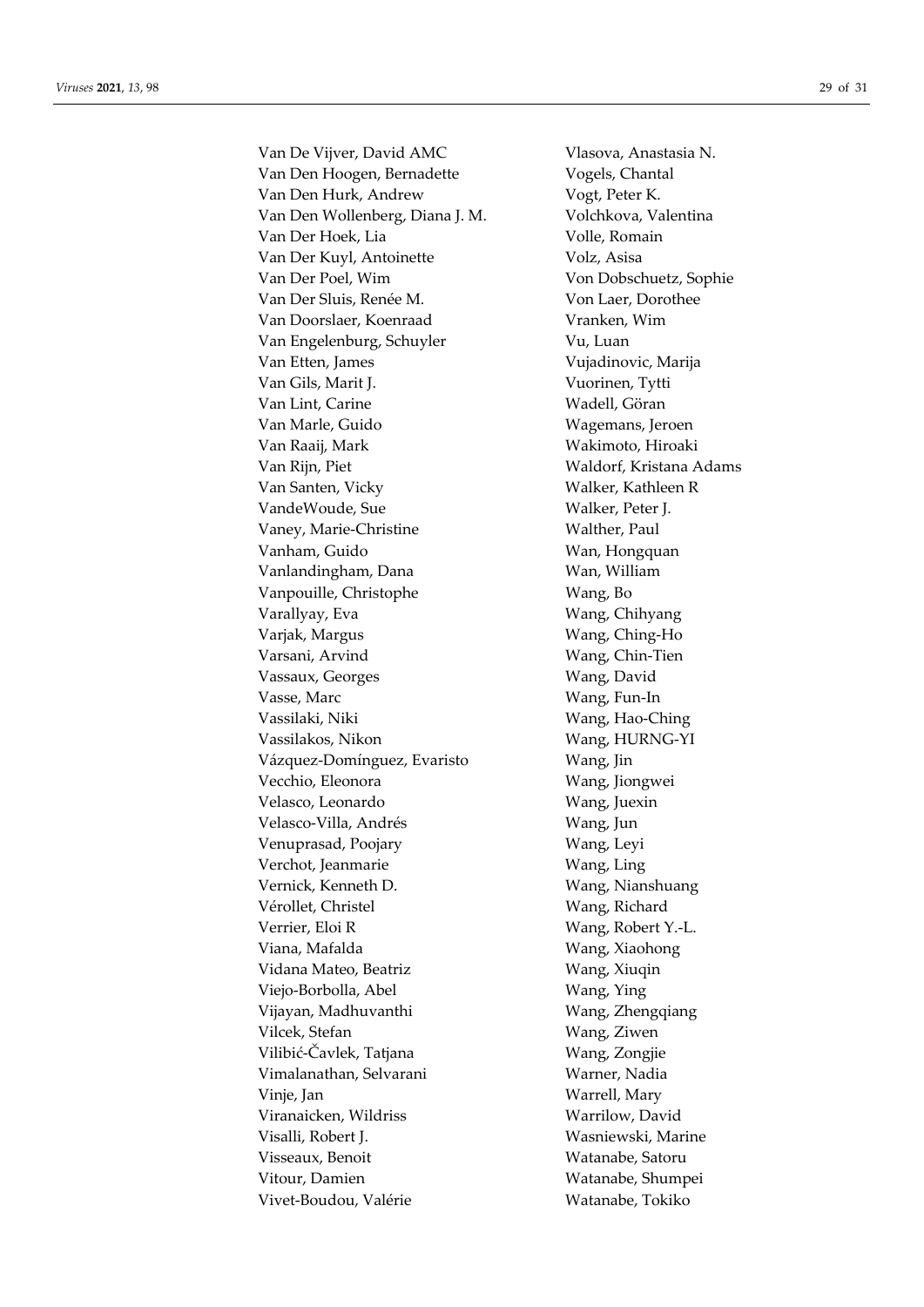Webster, Craig Wollebo, Hassen S. Weger, Stefan Wong, Grace Wegrzyn, Alicja **Wong**, Richard W. Wegrzyn, Grzegorz Wong, Sek-Man Węgrzyn, Grzegorz Wood, Britta Wei, Dongqing Workman, Aspen M. Wei, Hongping Woźniakowski, Grzegorz Wei, Yonglong Wright, Daniel Weidner-Glunde, Magdalena Wu, Fang-Tzy Weinbauer, Markus Wu, Guanghui Weiser, Rebecca Wu, I-Chin Weissenhorn, Winfried Wu, Jianyong Weitzman, Matthew Wu, Suh-Chin Welch, Stephen R Wu, Wenxin Welsh, Michael Wu, Xueling Wen, Chiu-Ming Wu, Yanling Wenping, Qiu Wu, Yuntao Wertheim, Joel Wylie, Kristine Westman, Mark Xavier, Catarina Weyenbergh, Johan Van Xia, Ningshao Weynberg, Karen Xia, Yuchen Whitby, Denise Xian, Yuejiao White, John Xiao, Yongli White, Judith Xie, Deyu White, Kirsten Xie, Jiatao White, Peter A. Xie, Jiexiong White, Simon Xin, Yin Whitford, Paul C Xu, Jian Whitney, James B. Xu, Pei Whitney, John Xu, Wenxing Wichgers Schreur, Paul J. Xue, Guangai Wigdahl, Brian Yamamoto, Masato Wilke, Andre Yamamoto, Takehisa Wilkes, Rebecca P. Yamanaka, Atsushi Willett, Brian Yamaoka, Satoko Wilson, Angus Yamauchi, Yohei Wilson, Carolyn A. Yamayoshi, Seiya Wilson, Jeffrey Yanase, Tohru Wilson, Van G. Yang, Hung-Chih Wilson, William Yang, Kui Wilson, William C. Yang, Siyoung Wilusz, Jeff Yang, Xiuling Winkler, Michael E. Yao, Yongxiu Winter, Deborah Rachelle Yasuike, Motoshige Wira, Charles The Charles Nau, Sheree Wise, Annabel G. Ye, Xiaohua Wise, Emma L. Yeager, Meredith Witkowski, Wojciech Yeh, Hsin-Hung Wold, William S.M. Yehl, Kevin Wolf, Steven Yellapu, Nanda Kumar Wölfel, Roman Yen, Pei-Shi